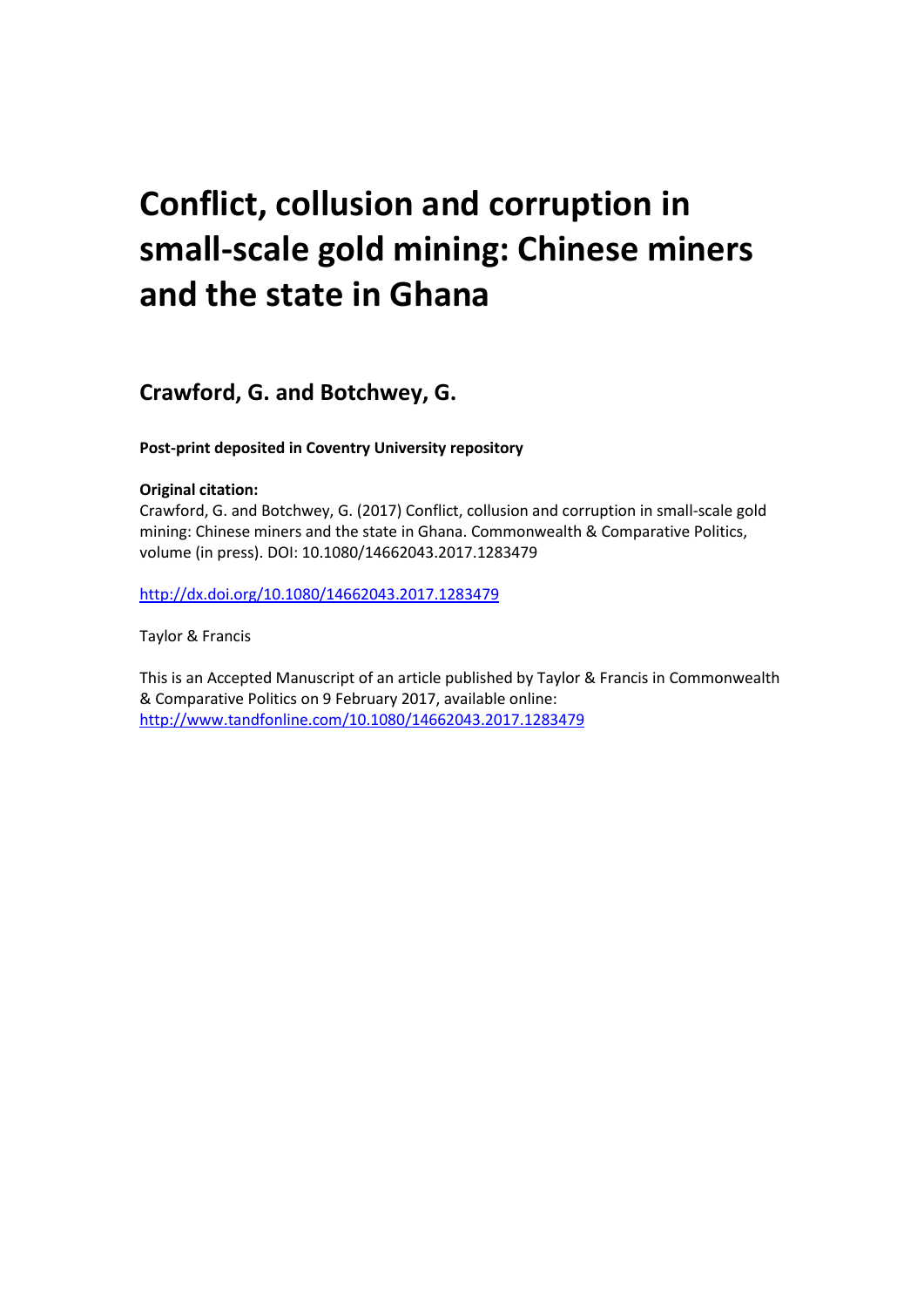# **Conflict, collusion and corruption in small-scale gold mining: Chinese miners and the state in Ghana<sup>1</sup>**

**Gordon Crawford<sup>2</sup> & Gabriel Botchwey<sup>3</sup>**

# **Abstract**

With the hike in gold prices from 2008 onwards, tens of thousands of foreign miners, especially from China, entered into the small-scale mining sector in Ghana, despite it being 'reserved for Ghanaian citizens' by law. An astonishing free-for-all ensued in which Ghanaian and Chinese miners engaged in both contestation and collaboration over access to gold, a situation described as 'out of control' and 'a culture of impunity'. Where was the state? This paper addresses the question of how and why this phenomenon of pervasive and illicit foreign involvement in small-scale gold mining was able to occur without earlier intervention from the state. Findings indicate that the state was not in fact absent. Foreign miners were able to operate with impunity precisely because they were protected by those in authority, i.e. public officials, politicians and chiefs, in return for private payments. Attempting to explain why various state institutions failed in their responsibilities leads to reflection about the nature of the contemporary state in Ghana. It is concluded that the informality and corruption characteristic of neopatrimonialism remains predominant over legal-rational structures, albeit in a form that has adapted to neoliberal restructuring by an increased orientation towards accessing *private* sector resources and *individual* wealth accumulation. Public office remains a means of private enrichment rather than public service. Such findings cast a shadow over the state and government in Ghana, and tarnish its celebration as a model of democratic governance for Africa.

**Keywords:** Artisanal and small-scale mining; Ghana; Chinese miners; the state and corruption; neopatrimonialism

# **1. Introduction**

The global rush to grab mineral resources took an unusual turn in Ghana recently in the informal gold mining sector. With the hike in gold prices from 2008 onwards, a large influx of foreign miners, especially irregular migrants from China, entered into the artisanal and smallscale mining sector (ASM), despite it being 'reserved for Ghanaian citizens' by law (Minerals and Mining Act 2006). An astonishing illicit, free-for-all ensued in which Ghanaian and Chinese miners engaged in both conflict and collaboration over access to gold, a situation described as 'out of control' and characterised by 'a culture of impunity' at its height in 2012 and 2013 (Interview 1). Chinese miners in particular, numbering tens of thousands, introduced mechanisation and new technology, resulting in irrevocable changes to this traditional economic sector in a short space of time. Further, the intensification of mining caused incalculable environmental damage to both land and water bodies. Where was the state 1

 $1$  Acknowledgement: the authors would like to thank the International Growth Centre, Ghana, for financial support for this project

<sup>&</sup>lt;sup>2</sup> Corresponding author: Centre for Trust, Peace and Social Relations, Coventry University, UK, email: [gordon.crawford@coventry.ac.uk](mailto:gordon.crawford@coventry.ac.uk)

<sup>&</sup>lt;sup>3</sup> Department of Political Science Education, University of Education Winneba, Ghana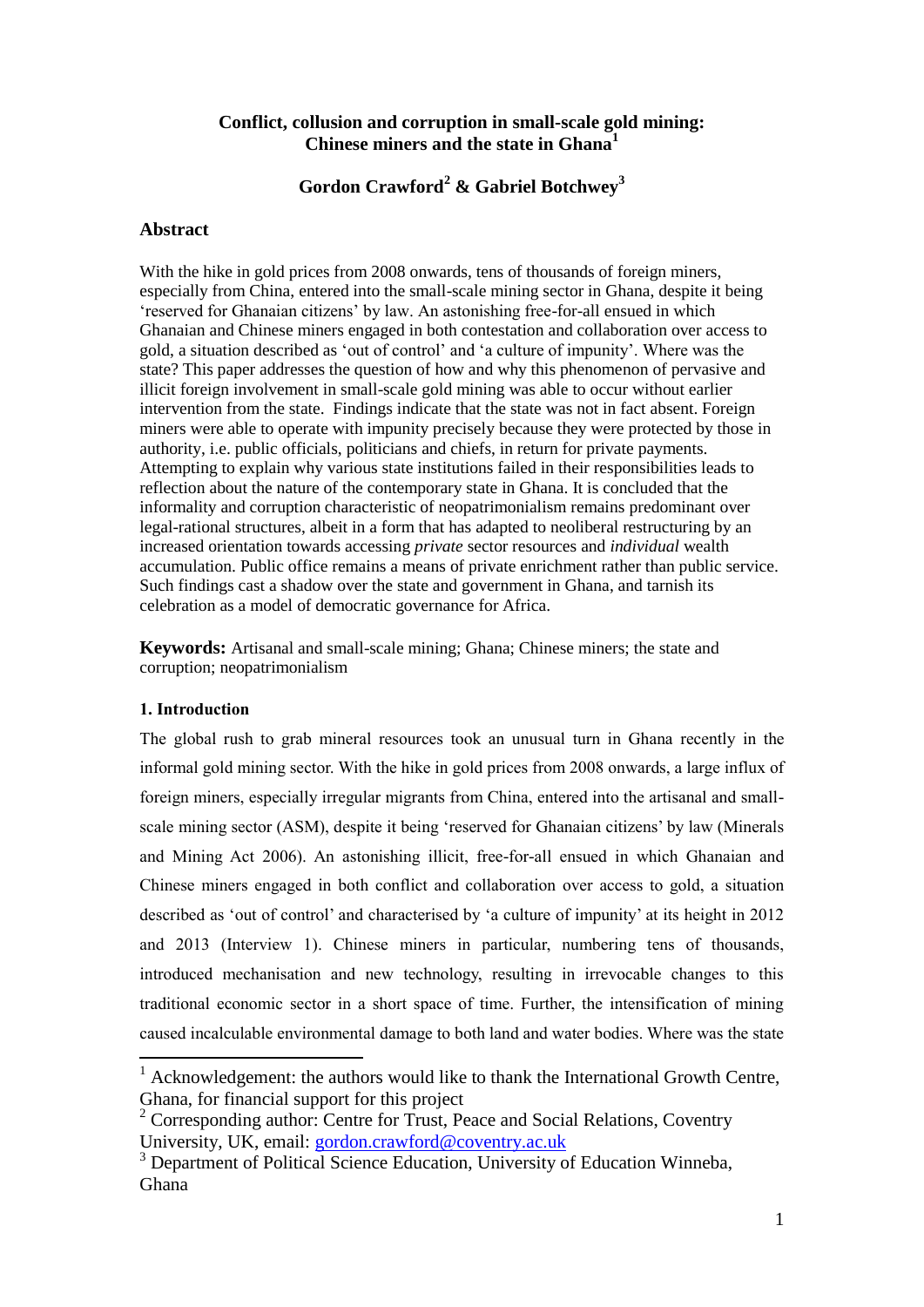in this context, especially given the illegality involved? The government appeared very slow to respond, despite increasingly negative media coverage of 'illegal Chinese miners' that focused on local conflicts between Chinese and Ghanaian miners, resulting in deaths and injuries on both sides, and on the large-scale environmental destruction. Finally, on 15 May 2013, President Mahama established an Inter-Ministerial Task Force aimed at 'flushing out' illegal miners, a military-style operation with the deportation of 4592 Chinese nationals, along with small numbers of other foreign nationals from Russia, Togo and Niger (Modern Ghana 12 July 2013).

This article addresses the question of how and why this extraordinary phenomenon of pervasive and illicit Chinese involvement in small-scale gold mining in Ghana was able to occur, despite its illegality and adverse consequences, without earlier intervention from the state. Findings indicate that the state was not in fact absent pre-Task Force. Foreign miners were able to operate with impunity precisely because they were protected by those in authority, i.e. public officials, politicians and chiefs, in return for private payments. Various state institutions and traditional authority structures thus failed in their responsibilities. Yet Ghana is hardly a 'weak state' and this failure was not due to lack of capacity. Rather public officials 'turned a blind eye' to illicit gold mining in return for a share in the "millions of dollars being made" at a time of very high gold prices (Interview 6). Public office became a means of private wealth accumulation rather than public service.

Thus, corruption emerges at the heart of our empirical findings and, in seeking a broader explanation of why this phenomenon of illicit foreign involvement in ASM occurred, it was necessary to reflect on the nature of the contemporary state in Ghana. We situate these findings, therefore, within theoretical frameworks concerning the state in Africa, namely neopatrimonialism and neoliberal state reconstruction. While neopatrimonialism has long been associated with informality and corruption and a blurring of public and private interests, it was anticipated by the advocates of neoliberal restructuring that such reforms would limit opportunities for corrupt activities and weaken patronage politics. Our conclusion is that neoliberal restructuring has not weakened the neopatrimonial state in Ghana, but caused it to adapt to a changed environment. The state continues to exercise power, notably through informal processes, in a manner that enhances the ability of public officials and politicians to pursue their private interests, as well as enable private actors to profit even where engaged in unlawful activity, at the expense of the public good. The implications for an effective state and for policy-making that benefits the majority low-income population are clearly not positive.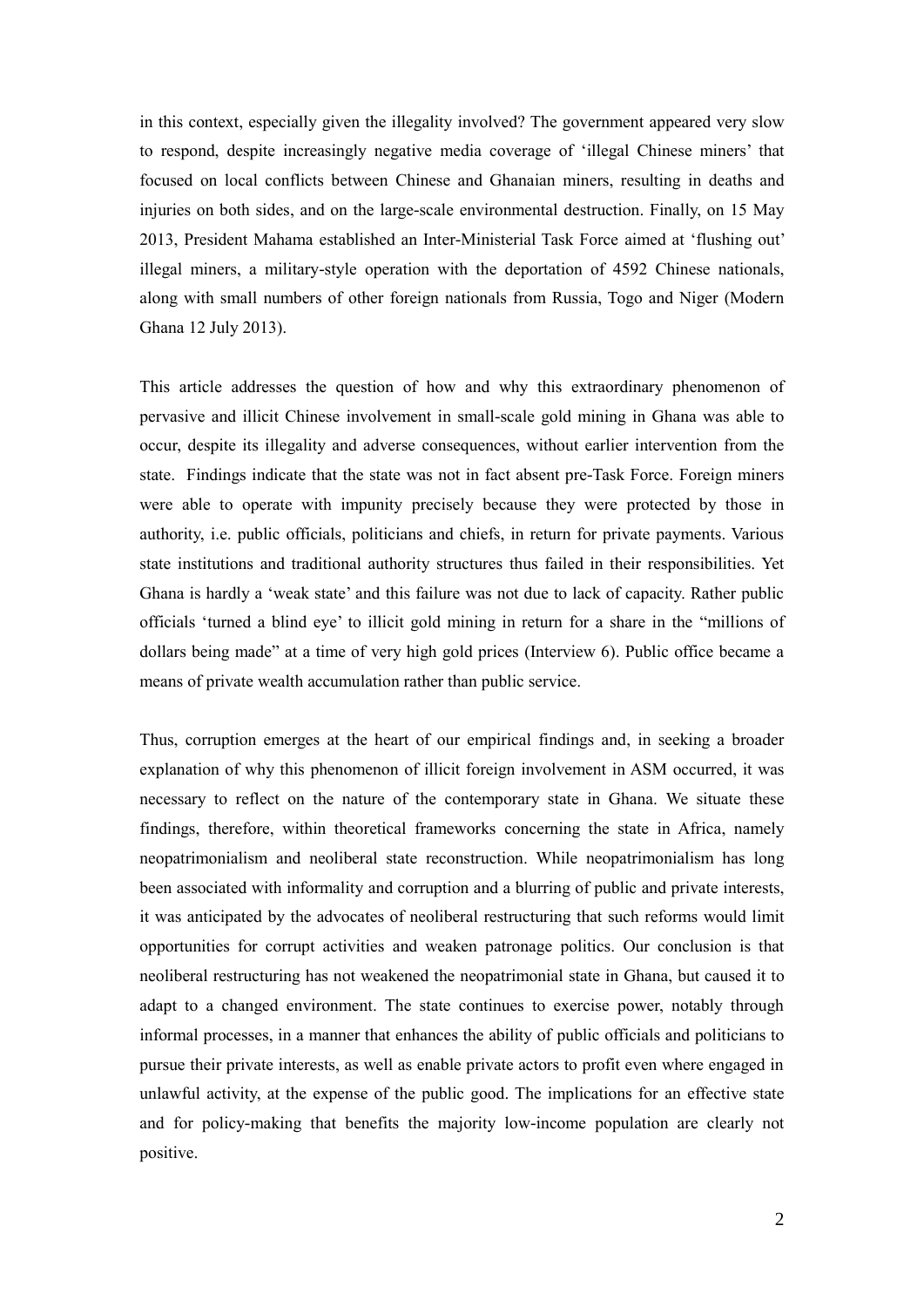The research took a grounded theory approach (Charmaz, 2014; Glaser, 1992; Glaser and Strauss, 1967), though more by default than design. We became aware of the entry of large numbers of foreign miners, especially from China, into the small-scale mining sector through the media coverage of local conflicts. We sought funds to investigate and then commenced the research without any particular theoretical preconceptions. We undertook interviews with government officials in Accra in April 2014, including the Minister responsible for mining, and identified a suitable fieldwork location, the Upper Denkyira East Municipality in the Central Region, the heartland of alluvial gold mining in southern Ghana and a centre of Chinese involvement. Intensive fieldwork was undertaken in July and August 2014, one year after the Task Force's operations. Although the presence of foreign miners was much less by then, we were able to gather data on the preceding period and the concerns, issues and changes that had emerged during this time. Data collection methods involved semi-structured interviews with: government officials at regional and municipal levels; chiefs and local politicians at municipal level; local journalists; and Ghanaian small-scale miners. Focus group discussions were also held in two mining communities. In addition, visits were undertaken to ASM sites, both legal and illegal, to observe mining processes at first hand, including the degree of environmental degradation. National level interviews were conducted both prior to and after fieldwork to validate the initial findings, including with Chinese citizens resident in Ghana. A media review was also undertaken for the period January to September 2013 of key stories relating to foreign involvement in ASM. On analysing the data, we identified key themes and patterns that emerged from interviews, focus groups and other published documents. These included local collaboration with Chinese miners involving artisanal miners and chiefs; illegal access to land for mining purposes; circumventing of established regulations regarding small-scale mining; official collaboration and protection of illegal miners; insidious corruption involving politicians and public officials; and the pursuit of private gain at the expense of the public good. We then considered existing theoretical frameworks concerning the state in Africa and their explanatory value in helping to understand the social phenomena being investigated.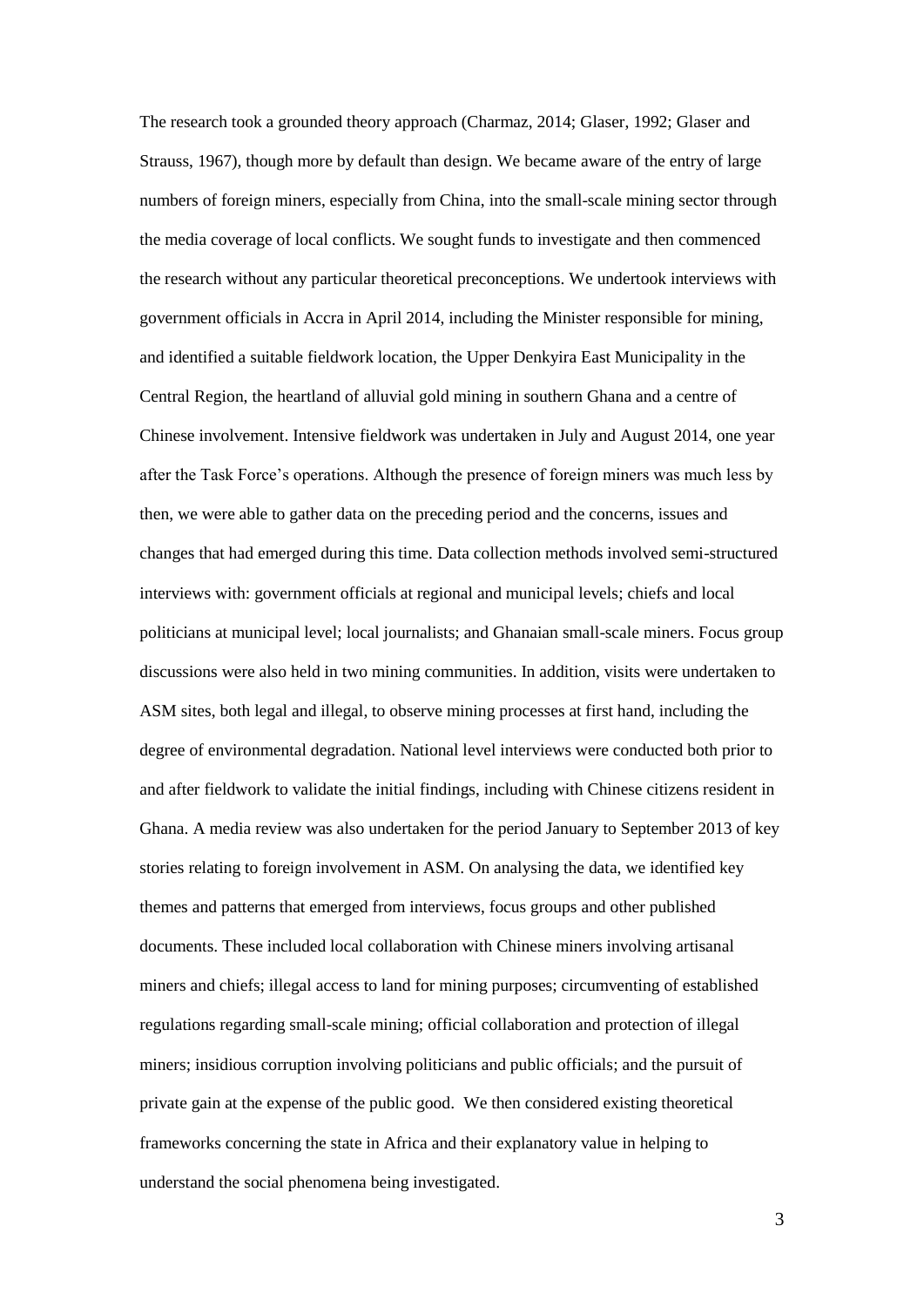The paper proceeds in six main sections corresponding to this grounded theory approach. After this introduction, the second section provides information on small-scale gold mining in Ghana, with reference to key literature on ASM in Ghana. The third and fourth sections present empirical findings concerning the recent phenomenon of foreign involvement in the sector, especially by irregular Chinese miners, and the significant impact of foreign involvement on this informal sector. The fifth section attempts to explain why and how the illicit grabbing of Ghana's gold resources was able to occur without earlier state intervention, with reference to the interrelated concepts that emerged as crucial to an explanation, namely corruption, informality, neopatrimonialism and neoliberal state reconstruction. Finally the conclusion highlights what this study, initially about foreign involvement in small-scale mining, has revealed about the nature of the contemporary state in Ghana, with findings that question the image of Ghana as a model of democratic governance for Africa.

## **2. Artisanal and small-scale mining (ASM) in Ghana**

ASM has been a traditional and indigenous activity for centuries, dated back at least to the 15<sup>th</sup> century when mercury was first used in gold extraction (Dummett, 1998; Tsuma, 2010: 10), one that has continued to use rudimentary means of extraction, at least up to the past decade. As in other African countries, ASM takes licensed and unlicensed forms, with the latter predominating and such illicit miners in Ghana known as *galamsey*, an adulterated version of the English phrase "gather them and sell" (Aubynn et al., 2010: 3). In contemporary times, ASM in Ghana has become an increasingly important means of livelihood for many rural dwellers, often turning to mining to supplement or replace farming incomes (Jonsson and Fold, 2011: 480; Hilson and Garforth, 2012; Bush 2009). In this section we elaborate two key aspects of the legal framework: the distinction between legal and illegal mining; and the restriction of mining to Ghanaian citizens.

ASM was formally illegal in Ghana until 1989, although widely practised. The *Small-Scale Gold Mining Law* 1989 (PNDCL 218) legalized and attempted to regulate small-scale mining by introducing a registration and licensing process. This was then incorporated into the current *Minerals and Mining Act* 2006 (Parliament of the Republic of Ghana, 2006). This formalization process enabled artisanal miners to apply to the Minerals Commission for a concession of 25 acres maximum in designated mining areas and then to acquire a licence to mine. However, this process is criticized as lengthy, bureaucratic and very expensive, with a range of official and unofficial fees. As such, it precludes most low-income miners from registering (Tschakert and Singha, 2007: 1306; Tsuma, 2010: 21; Hilson et al., 2014: 297–8), and therefore *galamsey* activities have continued to proliferate. One report states that, out of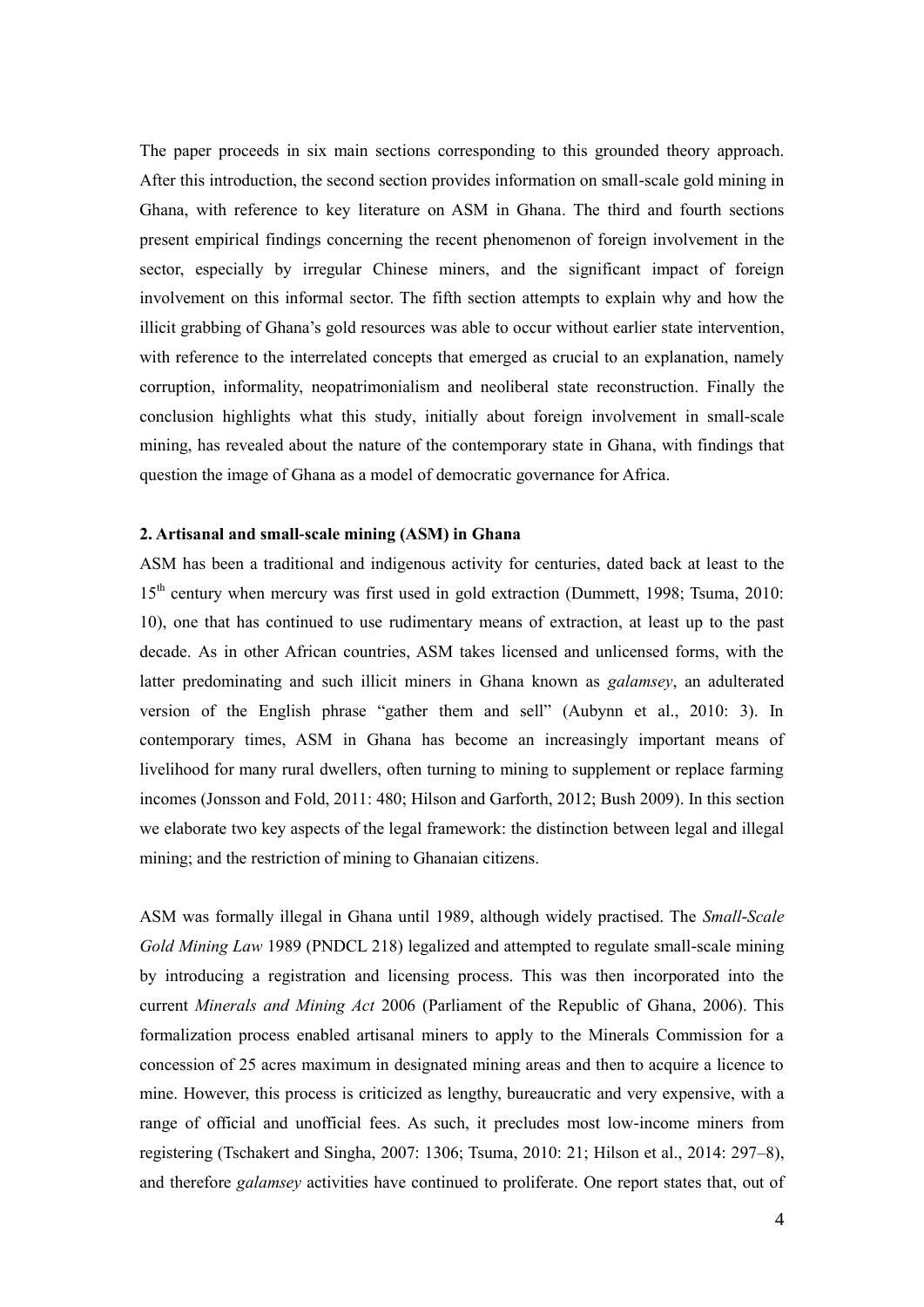an estimated 250,000 ASM operators, "less than 30 percent […] are duly registered and licensed" (Aubynn et al., 2010: 3). Therefore, the large majority of ASM operators remain informal and illicit.

Despite this apparent attempt to formalise and regularise small-scale mining from 1989 onwards, there is a strong argument that the state has actually neglected the ASM sector for decades and simultaneously prioritised the large-scale gold mining sector dominated by transnational corporations. Hilson et al. (2014: 298–9) make the case forcefully that the long delays in applications for licences, at times taking years, coupled with a lack of state financial and technical support to licensed ASM operators, amounts to neglect and maintains the sector's "perpetual informality" (Hilson et al., 2014: 292; see Jonsson and Fold, 2011: 485 for similar problems regarding ASM licensing in sub-Saharan Africa generally). Tschakert and Singha (2007) also highlight processes of marginalization by the state of the ASM sector in Ghana, including the leasing of large areas of land to large-scale mining corporations and the criminalization of *galamsey*. Such processes in their view are "in stark contrast to the official [government] rhetoric of poverty reduction" (Tschakert and Singha, 2007: 1306).

For these reasons the informal or illegal sector continues to predominate. The phenomenon of g*alamsey,* used in Ghanaian parlance to refer to both the activity and the illicit miners themselves, is very much poverty-driven (Bush 2009) and described as "an economic necessity for those engaged in it" (Andrews 2015: 4). It is an activity undertaken by both men and women, generally with different roles, in very harsh working conditions (Andrews 2015: 4), though one that can provide a "viable livelihood" (Tschakert 2009), especially for those established *galamsey* operators who themselves employ gangs of miners (Andrews 2015: 8). Mining methods have remained rudimentary, with limited mechanisation, at least until recent foreign involvement, as outlined below. There are occasional crackdowns by the state on illegal mining (Hilson and Yakovelva, 2007), yet often *galamsey* are able to operate relatively "freely and openly", at least outside of mining company concessions, as noted by Andrews (2015: 11). An instructive comment by Teschner (2012: 312) is that *galamsey* activities are so ubiquitous in places that "the casual observer may not believe that it could possibly be illegal", leading him to characterise *galamsey* as 'alegal', in other words "intentionally tolerated by law enforcement" (ibid.).<sup>4</sup> While instances of traditional authorities (chiefs) personally profiting from illicit land allocations to (Ghanaian) *galamsey* operators have been reported (Hilson et al., 2014: 301), neither the media nor academic literature has highlighted

<sup>&</sup>lt;sup>4</sup> Teschner (2012) was specifically talking about the area around Tarkwa, a centre of artisanal mining in southern Ghana.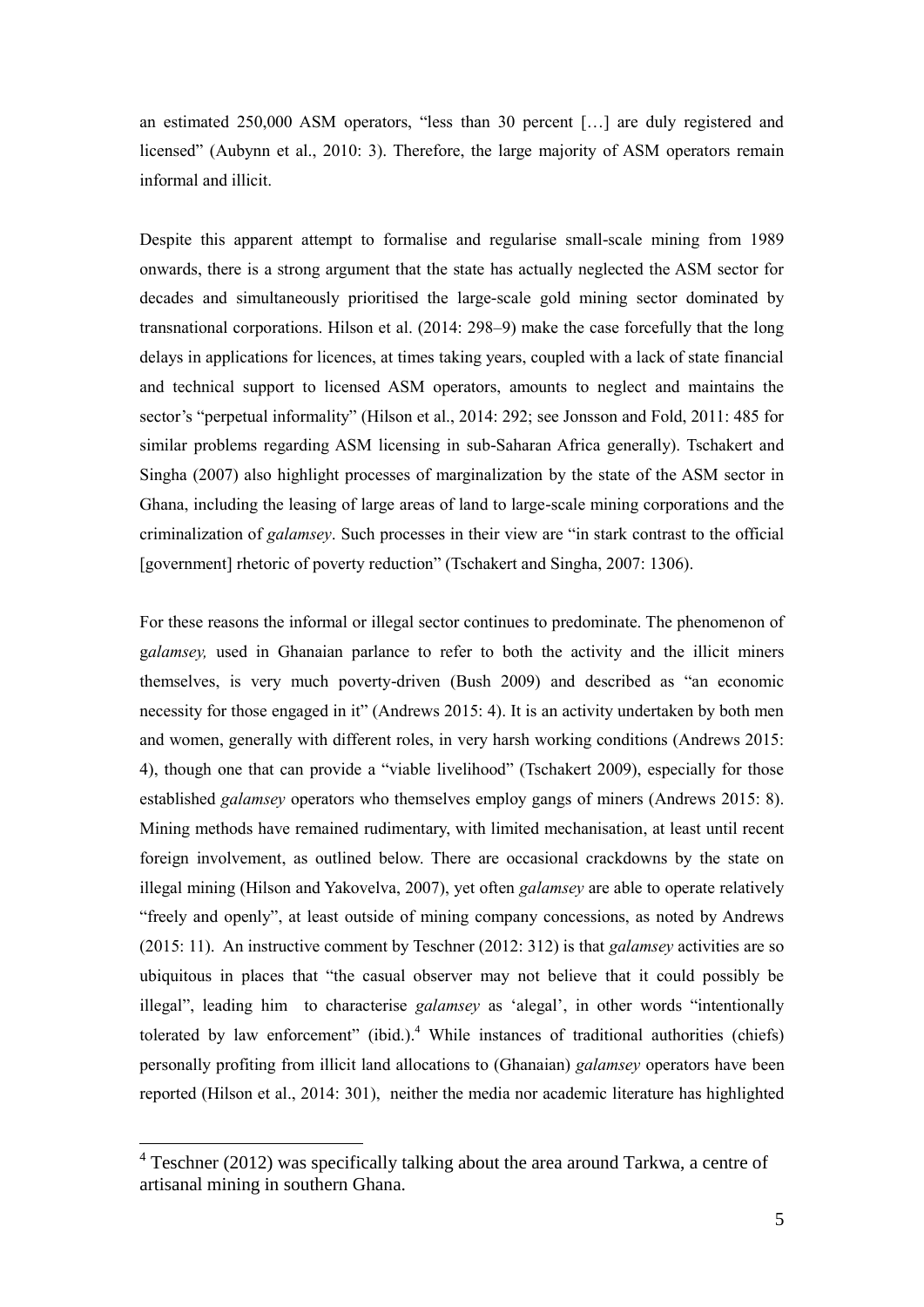corruption amongst public officials in relation to *galamsey* operations, probably because such activities have been mainly perceived as poverty-driven with limited opportunities for financial benefit from rent-seeking.

The second key element of the legal framework of relevance here is that licensed small-scale mining can only be undertaken by citizens of Ghana, as outlined in the *Minerals and Mining Act* 2006 (Parliament of the Republic of Ghana, 2006: sec 83). Here there has also been some disjuncture between the law and the reality on the ground, with non-Ghanaian miners involved in *galamsey* activities. Yet until recently such 'foreigners' were almost entirely from neighbouring West African countries, for instance Burkina Faso and Togo, with miners having migrated across porous borders in search of economic opportunities. This situation changed dramatically in the last decade with the influx of large numbers of foreign miners into the small-scale sector, most notably from China.

## **3. The new gold rush and foreign involvement: conflict and collusion**

Until about ten years ago, two points could be made with certainty about artisanal gold mining in Ghana. First, it was a traditional activity, often involving the same rudimentary means of extraction (pick axe, shovel and bowl) that had been used for centuries. Second, it was almost entirely an indigenous activity, apart from those few miners from neighbouring countries. However, the last decade has seen rapid and interrelated changes to both these aspects. Foreign miners from China and other faraway places started coming to Ghana to engage in small-scale gold mining from 2006 onwards, which turned into a gold rush with the hike in gold prices from 2008. It was stated by an immigration officer (Interview 16) that many Chinese miners came into Ghana via Togo who had a 'no visa required' arrangement with China, and then crossed the border unofficially, while others came in on tourist visas. The exact numbers of such irregular migrants is not known, precisely due to the evasion of immigration laws, but it can be safely stated that the large majority were from China and that they numbered in the tens of thousands – a Chinese media source said fifty thousand (South China Morning Post, 7 July 2013) - with most coming from Shanglin County in Guangxi province and known in Ghana as the 'Shanglin gang'. It is worth recalling that all such irregular migrants were working on an illicit and illegal basis given that the sector is reserved for Ghanaian citizens by law. How did such large numbers of foreign miners, particularly from China, come to be involved in ASM in Ghana, especially given its illegality? This section seeks to understand how this phenomenon occurred, as well as examine the media and state responses that led eventually to the creation of the government Task Force.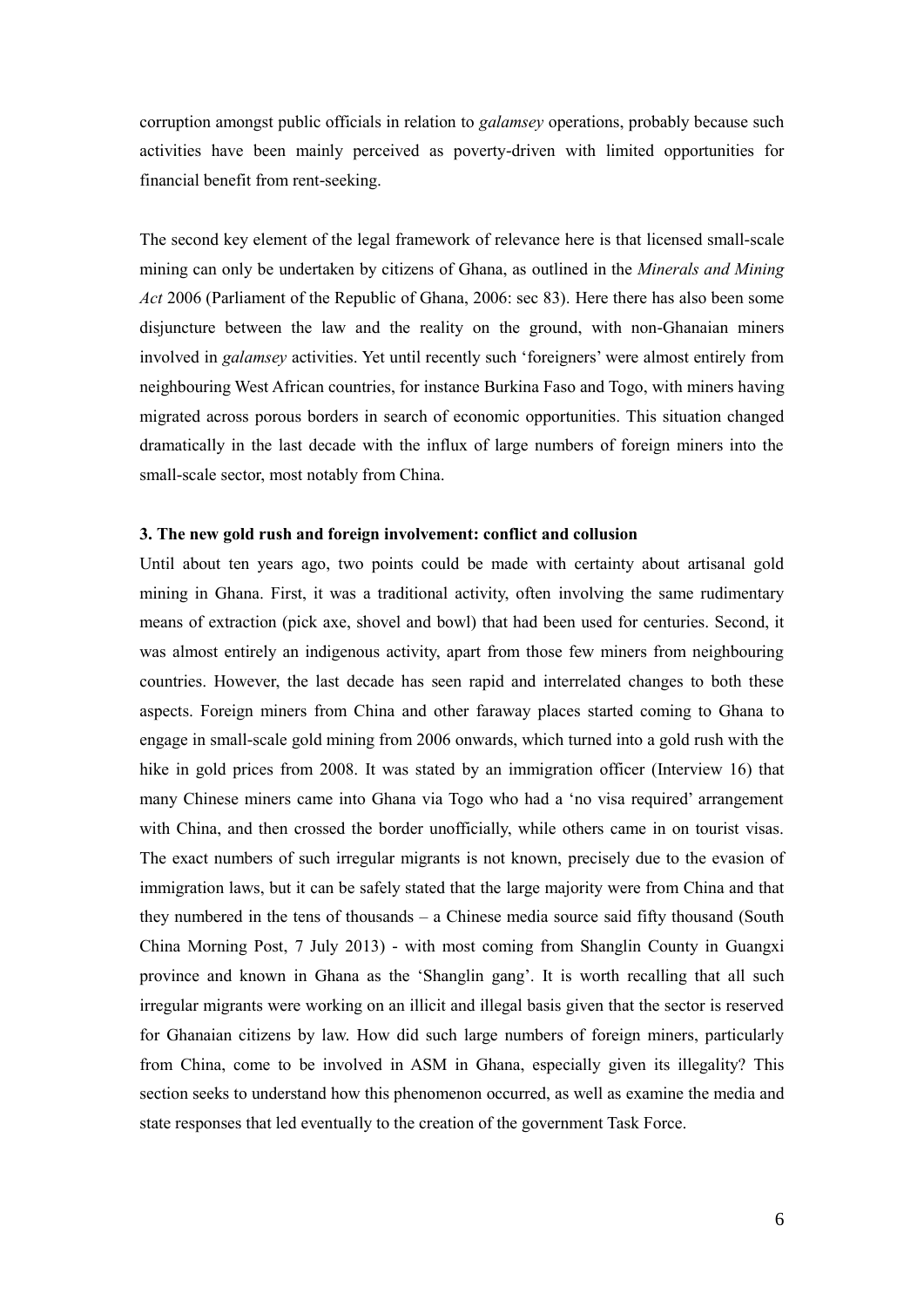In seeking to explain this huge influx of Chinese miners into the ASM sector, this research identified both contingency and structural factors. The main contingency factor was a meeting in 2006 between a Chinese national, resident in Ghana and involved in the small-scale mining sector, and a Chinese miner from Guangxi province. This led to the introduction of the 'trommel' machine, or wash plant, for use in alluvial gold mining (Interview 8). It vastly increased the grams of gold that could be extracted on a daily basis. Each machine required a team of 8 workers to operate in a collaborative manner, and therefore groups of 8 Chinese migrants started to come into the country. A key structural factor was the rapid rise in the world market price of gold from 2010 onwards, reaching over US\$1400 per ounce by November 2010.<sup>5</sup> This meant that large sums of money were being made by Chinese miners in Ghana, and news spread quickly by word-of-mouth back in China, particularly in Shanglin County where that technique had been used for more than 30 years. As the gold price continued to rise, reaching \$1900 per ounce in September 2011 and remaining at over \$1700 per ounce throughout 2012, Chinese miners flocked to Ghana in their thousands and their presence became ubiquitous in the main areas of small-scale alluvial gold mining in southern Ghana. Another structural factor was the economic boom in China which made it possible for lower income Chinese citizens to borrow sums of USD 25,000 from the bank, providing groups of 8 Chinese nationals with approximately USD 200,000 for investment in ASM activities in Ghana (Interview 8).

Competition over valuable resources can lead to conflict, especially where relatively poor local people may feel their livelihoods are under threat from foreign incomers, and indeed this was the case in this instance. Violent disturbances between local villagers and Chinese miners were increasingly reported from mid-2012 onwards, including incidents where Chinese miners were armed with guns.<sup>6</sup> However, it was the death of a Chinese boy in October 2012 in a police raid on illegal miners that drew international attention to this issue, with the Chinese Foreign Ministry demanding an investigation by the Government of Ghana (BBC News 15 October 2012). Other incidents included two Chinese miners being shot dead in an attempted robbery at a mining site on new year's eve 2012 (Daily Guide, 4 January 2013).<sup>7</sup> In

<u>.</u>

<sup>5</sup> All gold prices taken from

[http://www.kitco.com/scripts/hist\\_charts/monthly\\_graphs.plx](http://www.kitco.com/scripts/hist_charts/monthly_graphs.plx)

 $\overline{6}$  It is a matter of fact that many Chinese miners (illegally) armed themselves with guns – a Chinese respondent stated that they had weapons "from the very beginning". This was seen as justified in order to protect themselves in often isolated mining sites in the bush. The same Chinese respondent also stated that the Chinese response would be to seek compromise where violence was threatened. (Interview 6).

<sup>&</sup>lt;sup>7</sup> "Two Chinese miners were allegedly shot and killed when suspected armed robbers stormed their camp at Nkoranza, near Subin in the Upper Denkyira West District of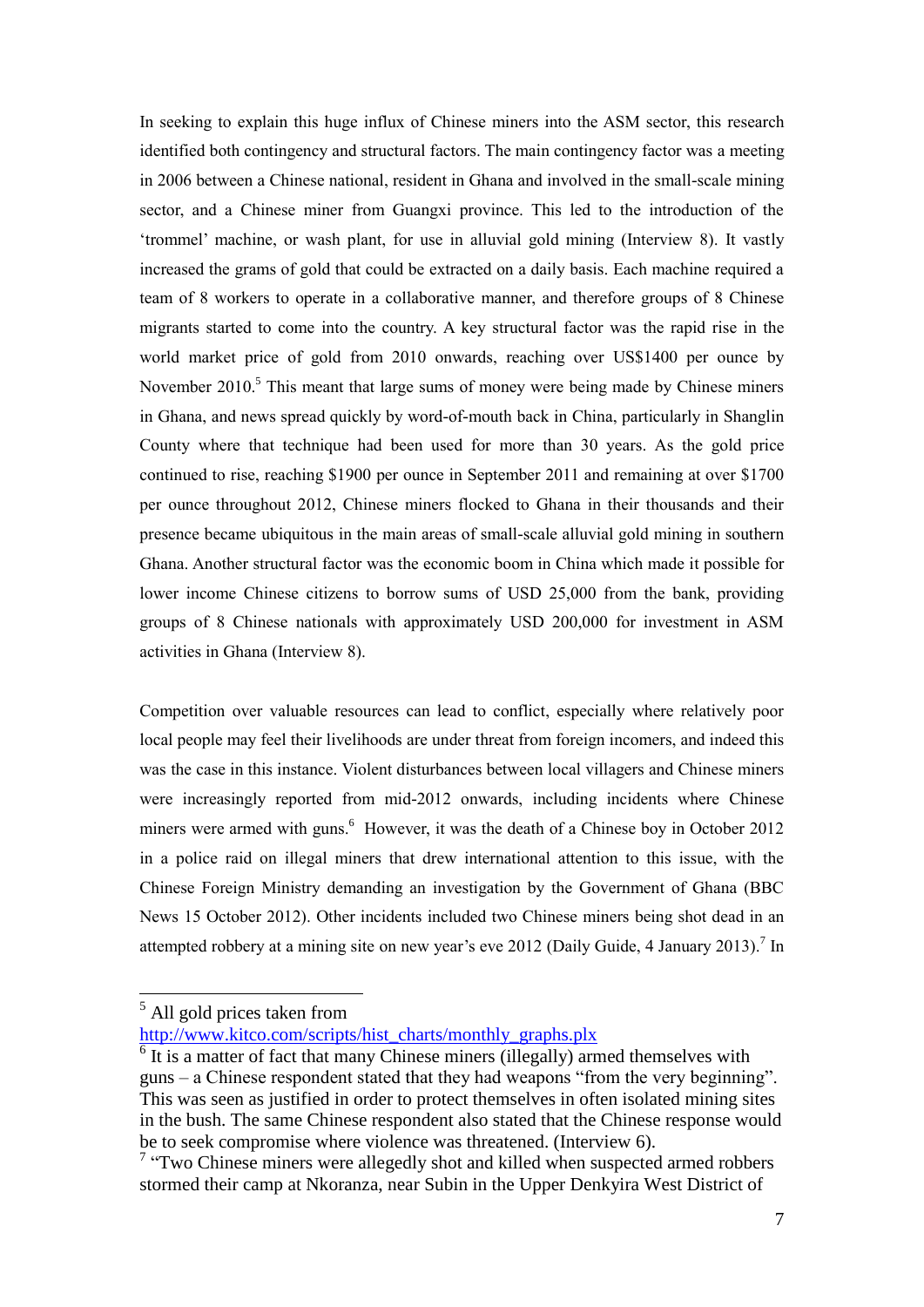February 2013, three Ghanaian youths from Manso Abodum community were shot and wounded allegedly by a Chinese miner in a mining dispute.

However, this account of local conflicts only tells part of the story. How could tens of thousands of Chinese and other foreign nationals be working in an industry that, by law, is restricted to Ghanaian citizens, especially with the introduction of heavy machinery such as excavators and bulldozers, highly conspicuous in rural areas? Further, how could Chinese miners in particular operate in a country that is so different from their own? Most notably, how did they get access to land on which to undertake mining? It appears that collaboration and collusion in illegality occurred from local to national levels, within both official circles and society at large.

In a somewhat different account from that of the immigration officer (above), we were told by a source who worked with Chinese miners that, on entry into the country, bogus visas and work permits were issued unlawfully to some Chinese miners by corrupt immigration officials for a fee; (and that these same officials later declared the same documents to be fake when the Chinese were arrested during the Task Force operations) (Interview 9). We were informed that irregular Chinese migrants from Shanglin County were relatively poor people, not highly educated, and rarely able to speak any English (Interview 8). They were unfamiliar with Ghanaian culture and traditions, especially regarding land ownership, and clearly required guidance and assistance in entering local communities, especially in interactions with local chiefs. The phrase that 'the Chinese were led by Ghanaians' was one repeatedly heard in our fieldwork, and in rural areas that invariably means being led to the local chief. The role of chiefs is crucial to facilitate illicit mining, given their traditional role over land transactions. Accounts of chiefs disbursing land to Chinese miners for significant sums of money, despite not having the right to sell customary land, as well as allegations of official corruption, were recurring themes (Focus groups 1 and 2). A Minerals Commission official (Interview 4) indicated that chiefs were almost always paid off by the Chinese through local Ghanaians fronting for them. Indeed, it was noted that the chiefs have to give final clearance for lands

the Central Region on Monday- New Year's eve. Li Jian Sheng, believed to be in his late 40s, and Li Chao Hua, 35, worked with Hansol Small Scale Mining Company as senior consultants" (Daily Guide 4.01.13). In its report, the Daily Guide stated that "The Ghana-China Friendship Union (GCFU) put the figures of Chinese nationals killed by armed robbers at the mining sites at 87" (Daily Guide 4.01.13, cited in Modern Ghana 4.01.13). While such attacks undoubtedly occurred, this figure of 87 deaths of Chinese nationals remains unconfirmed and uncorroborated, and would seem to be an exaggeration, given that such high numbers of armed robbery and deaths would have been extensively covered in the Ghanaian media.

<u>.</u>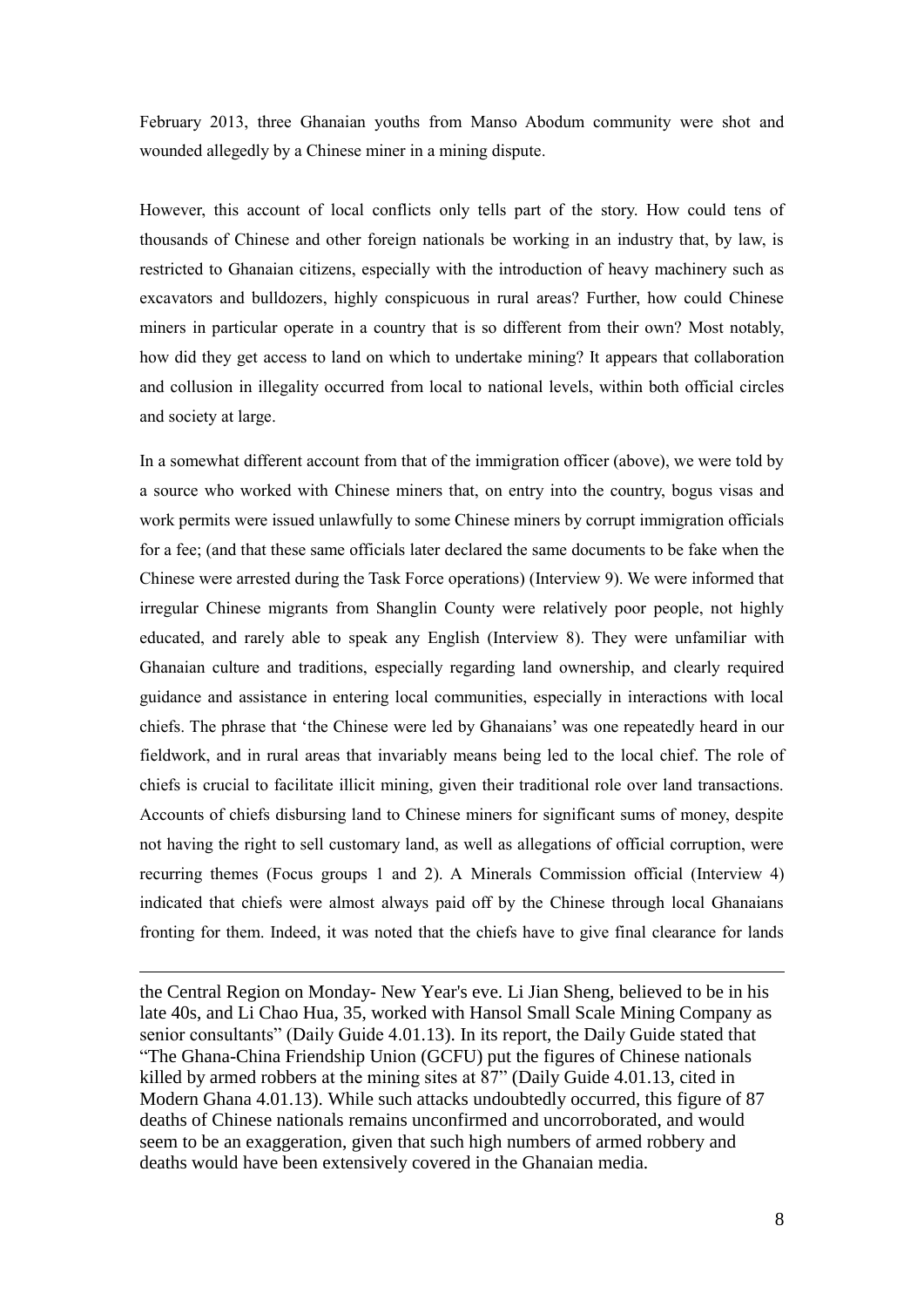before mining can take place, and this involved financial payments. However, the respondent also noted that the chiefs invariably deny their involvement, and, since no receipts are given to cover these payments, it is difficult to prove that they actually took place, providing a convenient basis for denials. In addition, the same respondent cited instances where conflicts erupted when community members accused chiefs of taking money from the Chinese miners, and allowing them to destroy their farms in illegal mining operations, while not sharing any of the money with community members as compensation. On some occasions, the locals directly attacked the Chinese miners for destroying the farms after paying off only the chiefs (Interview 4).

A further level of collusion entailed close collaboration between Chinese miners and Ghanaian miners. A former *galamsey* miner (Interview 17) indicated that the Chinese and local miners, both licensed concession holders and those involved in *galamsey* activities, worked together in various ways. First, it was often local *galamsey* miners who 'led' the Chinese to the chiefs and facilitated the bribes paid to the chiefs to secure illicit access to lands. Second, a common practice by licensed miners was to form a partnership with Chinese miners, to whom they effectively (and unlawfully) sub-let their concessions, taking between 10-15 per cent of the value of the gold produced, while the Chinese who finance and undertake the entire mining operations took 85-90 per cent. Such deals were very lucrative and two registered small-scale miners who had worked with Chinese miners stated that a 15 per cent stake amounted to an income of 15,000 to 25,000 Ghana cedis per week (approximately £3000 to £5000 per week) (interviews 10 & 11). The former interviewee was still engaged in such an arrangement, one year after the Task Force. Third, official registration of ASM mining licenses was undertaken by Ghanaians on behalf of the Chinese; consequently, when some Chinese were arrested, the documents bore Ghanaian names but the actual owners and operators were Chinese nationals. This latter practice also questions the role of Minerals Commission officials in scrutinising the registration and licensing processes for which they are responsible.

It became evident that the influx of Chinese miners into small-scale gold mining in Ghana, and the new methods that they introduced, did not simply lead to conflict over resources, as was reported in newspaper headlines, but also to significant levels of collaboration with Ghanaians. Such collaboration was particularly attractive when large sums of money could be made very quickly, given the combination of more efficient extraction methods and the very high price of gold, and many Ghanaians in authority were keen to take advantage of their positions either to facilitate Chinese mining, through provision of access to land, or to allow illegal mining to occur through 'turning a blind eye' in return for financial inducements.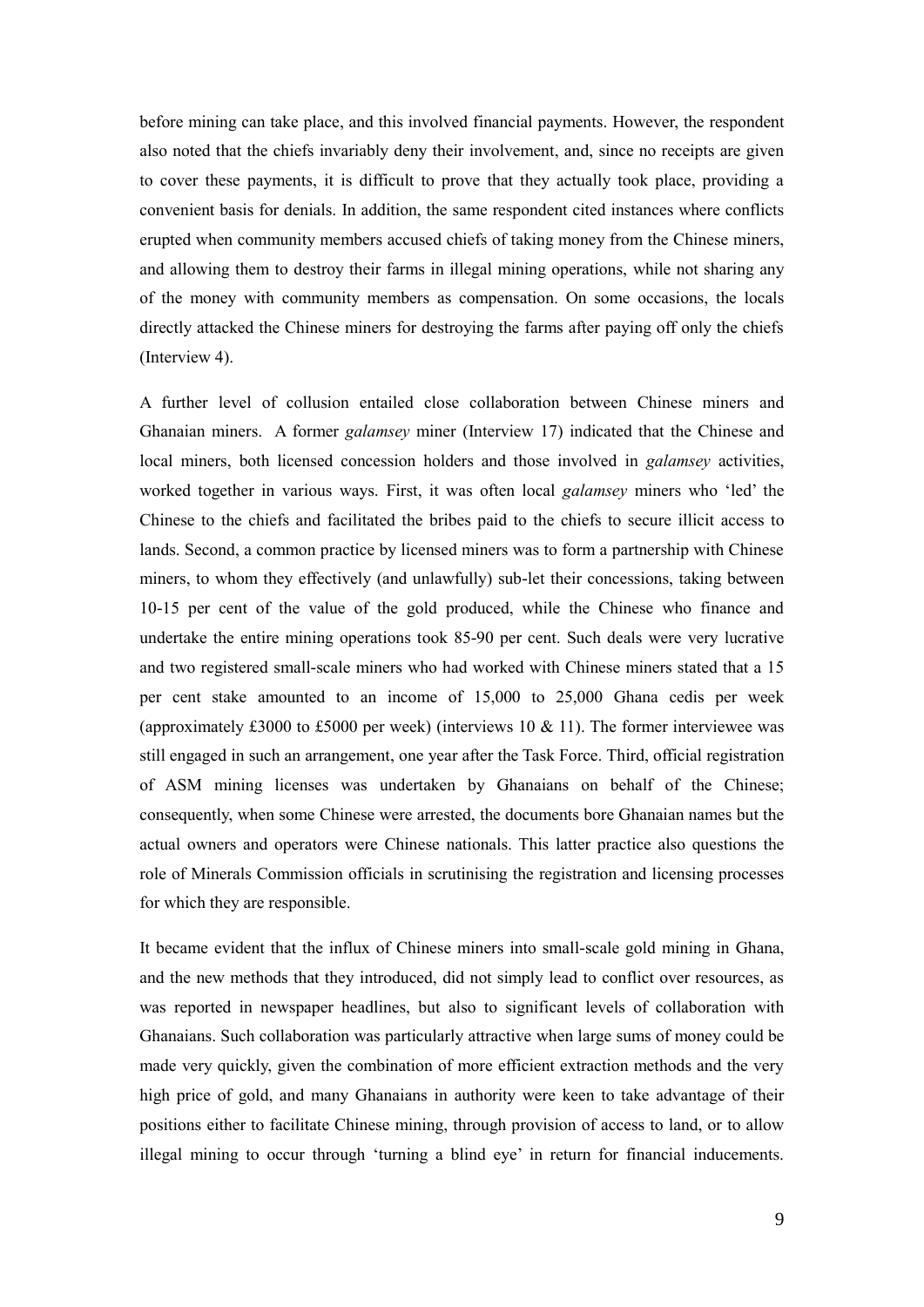These issues of corruption by both state officials and traditional authorities are highlighted below.

## *State and media response*

<u>.</u>

While the presence of Chinese miners in the ASM sector grew exponentially, especially from 2010 onwards, the Government of Ghana did very little for a number of years. However, from mid-2012 onwards, the participation of Chinese nationals in informal mining in Ghana had grown to such proportions that there was extensive reporting of the issue of 'illegal Chinese miners' in the Ghanaian media, almost entirely negative. This research undertook a review of relevant coverage from January to September 2013 in three local mass media outlets, the *Daily Graphic* newspaper, and two web portals – Expose Ghana and Modern Ghana – each of which contains news items from a range of print and TV/radio sources. Within this period, Modern Ghana had 48 relevant stories, the *Daily Graphic* had 36, and Expose Ghana had 44, almost all negative. The media increasingly put pressure on the government to act, highlighting the local conflicts between Ghanaian and Chinese miners, with firearms involved and deaths and injuries on both sides, and the widespread environmental destruction that was resulting from the use of heavy machinery. The despair about government inaction was reflected in an article in early 2013 in the *Daily Graphic,* the most established newspaper, with the headline 'Deal with illegal miners now', stating: "As we look on in helpless amazement, foreigners continue to degrade our lands and pollute our water bodies" (15.03.13). However, the media was also responsible for some xenophobia against Chinese miners (Tschakert 2016) and for the scapegoating of foreigners for problems that had much wider origins within the national landscape, as discussed below. Chinese miners were referred to as "illegal, undesirable migrants" (Daily Graphic 29/03/13), "deviants" (Daily Graphic 25/02/13), "aliens" (Daily Graphic 05/03/13), who hunt for "easy riches" in Ghana (Modern Ghana 12/06/13). Their presence in Ghana and involvement in small-scale goldmining was labelled as an "invasion" (Expose Ghana 18/03/13), a "menace" (Daily Graphic 19/06/13), and a threat to the lives of indigenous people (Modern Ghana 11/05/13). Little information was provided on the Chinese miners themselves or their motivations for becoming involved in small-scale mining in Ghana. We found no stories providing the 'Chinese side of the story'.<sup>8</sup>

<sup>&</sup>lt;sup>8</sup> In another interesting study of Ghanaian perceptions of Chinese migrants, undertaken by a Chinese postgraduate researcher, Liu Shaonan, it was similarly noted that coverage of Chinese miners in the *Daily Graphic* during May-June 2013 was entirely negative in tone and used the word 'illegal' in all 22 stories (Liu 2014). The author states that the narrative of the reports created an impression that 'illegal Chinese miners' were responsible for "land degradation, water pollution, robbery and shooting, the loss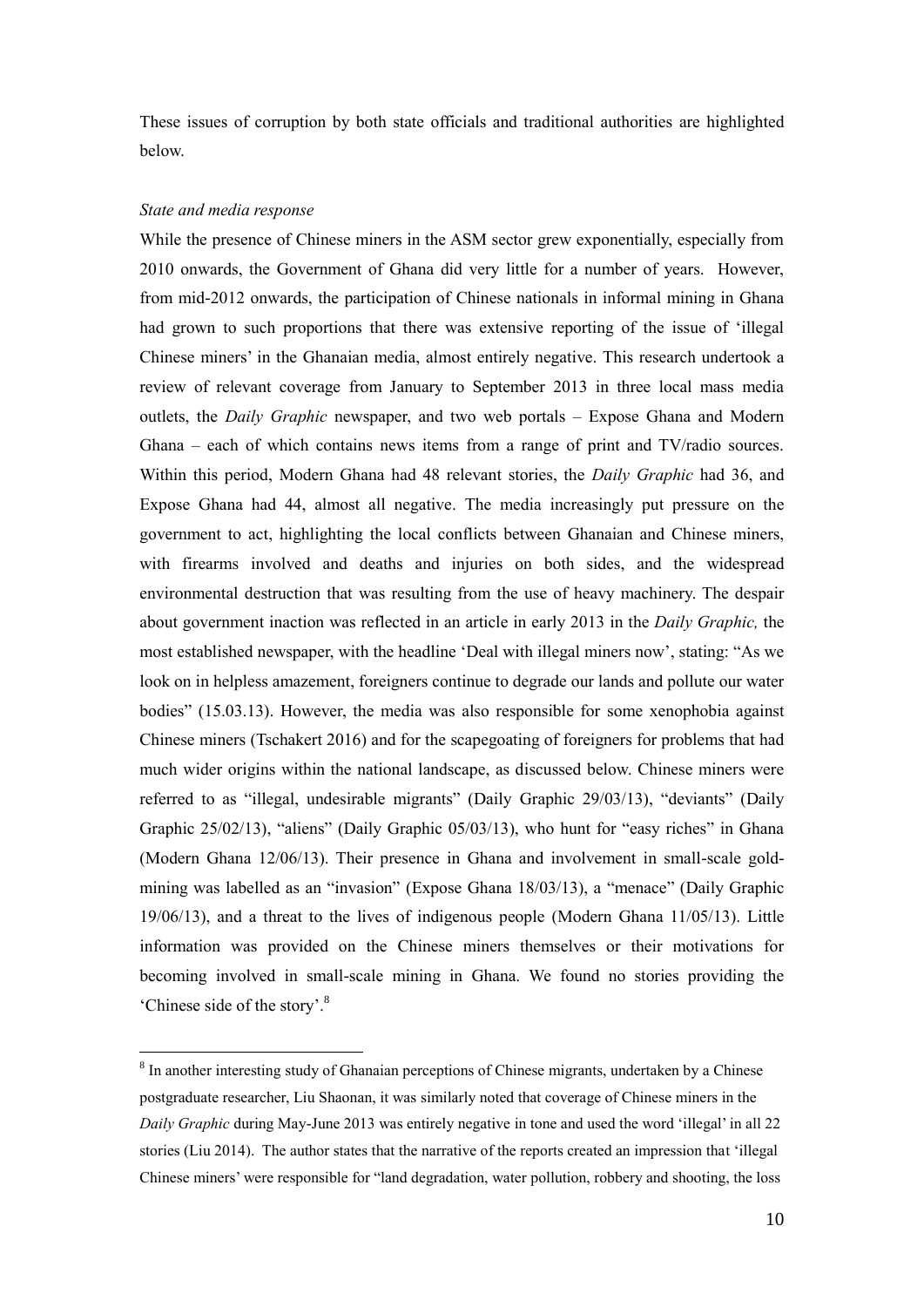Media coverage of illegal mining activities, especially those involving foreign miners, coupled with the incidents of local conflict and protests from local youths, farmers, mining activists and environmental groups, became extremely difficult to ignore, and at times bordered on portraying the inability of the state security services to deal with the situation. For example, on 28 February 2013, the Daily Graphic reported the drowning of two naval officers in the river Pra while chasing illegal miners, with President Mahama visiting their families. On 16 April 2013, the Daily Graphic and several private radio and television stations across the country reported the death of 17 illegal Ghanaian miners who were trapped to death when a mine collapsed, one allegedly abandoned by Chinese illegal miners, This was a major tragedy that questioned the effectiveness of state institutions such as the Minerals Commission, Environmental Protection Agency, immigration and the security services. The media coverage, including in local languages on radio and television, with live pictures from mining sites, galvanised public outrage against the illegal mining activities, and made it nearly impossible for the government to ignore. Thus finally the government was forced to act. On 15 May 2013, President Mahama acknowledged that "We do clearly have a problem" and established a high-level Inter-Ministerial Task Force to combat illegal small-scale mining. While the President was careful to include all illegal mining activities in its remit, the sub-text was clear that this was a measure primarily aimed at foreign miners, especially Chinese nationals. The Task Force was essentially a military operation undertaken by the army and police, referred to as the 'flushing out' of illegal miners, and led to the official deportation of 4592 Chinese nationals as well as smaller numbers of other foreign nationals, as noted above (Modern Ghana, 12/07/2013). The ferocity of the military crackdown targeted at foreign miners, with the burning of mining equipment and facilities, meant that many more Chinese miners fled from the country. It is also notable that no Ghanaian miners were arrested or prosecuted.

Although the scale of foreign involvement in ASM has declined post-Task Force, we argue here that this short but intense episode of foreign involvement, especially the role of Chinese miners, has brought about significant and irreversible changes in this traditional economic sector. We briefly examine these consequences below, including the implications for the state,

of national wealth and a breakdown of Ghanaian law", with no mention of Ghanaian counterparts or collaborators (Liu 2014: 3). The focus on the Chinese miners as separate actors, disconnected from their Ghanaian collaborators at various levels of Ghanaian society and government, entails dangers of misrepresentation and the scapegoating of foreigners for national problems.

<u>.</u>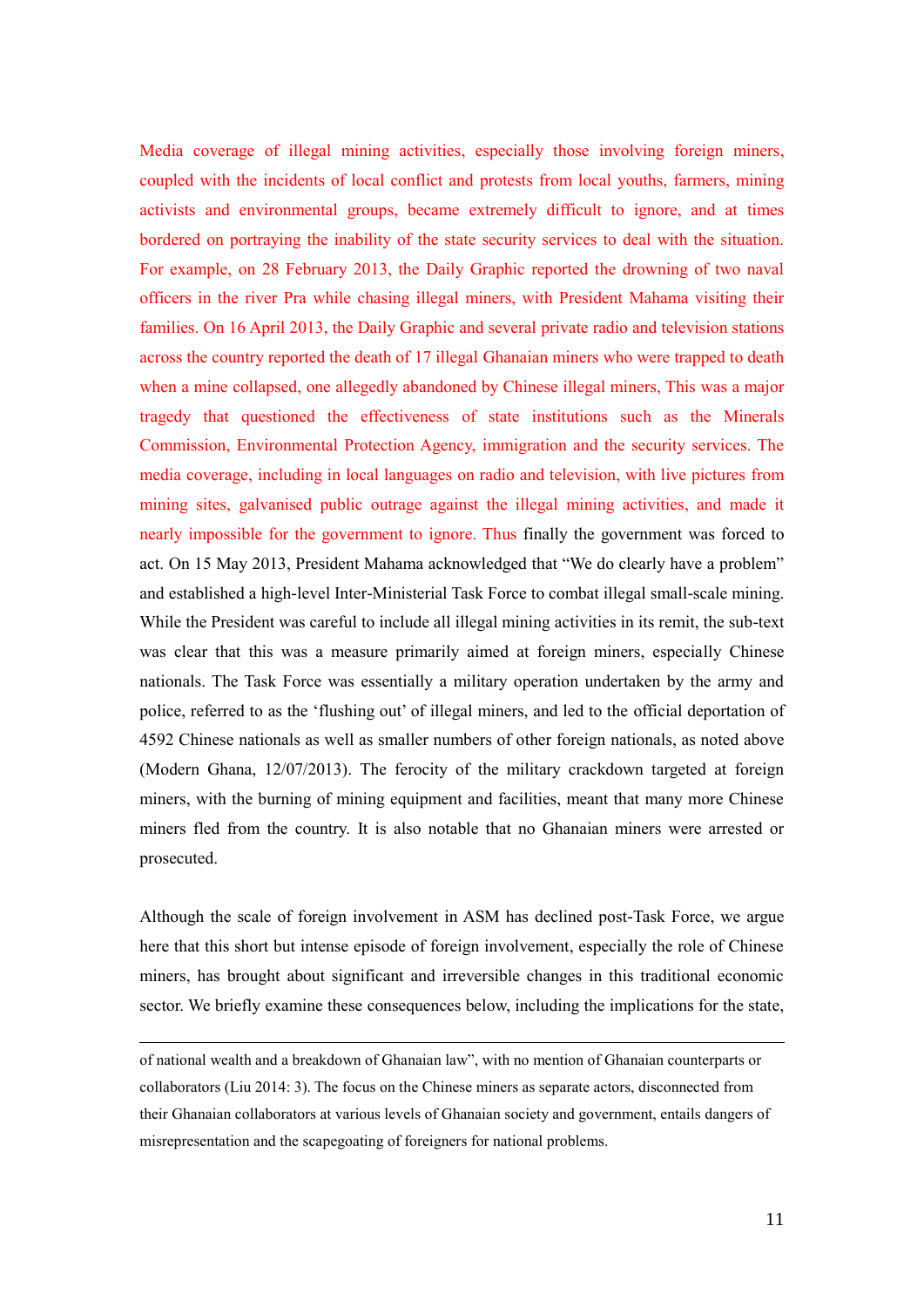before turning to seek an explanation for why unlawful activity on such a scale and with such a significant impact was able, and indeed allowed, to occur.

### **4. Outcomes of foreign involvement in ASM**

Over a short period from 2008-2013, the impact of this remarkable phenomenon of widespread illicit Chinese involvement in ASM has been highly significant. This section looks at some of the outcomes.

#### *Mechanisation and Intensification*

Most significantly, Chinese involvement has led to a mechanisation and intensification of production that has transformed the small-scale mining sector, with many Ghanaian miners, both concession holders and *galamsey*, now employing the same techniques. Such changes are irreversible and the sector, or at least a significant part of it, can no longer be described as artisanal. Areas of land are now mined in weeks that previously would have taken years using the traditional methods, and the amount of land that is acquired from land owners, often illicitly from traditional authorities (the chiefs), for mining purposes has increased enormously (Interview 10). This is also the major cocoa growing region, based on small-scale farming, and land use changes have significant implications for cocoa production and livelihoods. A local registered small-scale miner informed us that the Chinese offered more money for cocoa farms than the local ASM operators (Interview 11). For example, whereas locals offered GHC 8,000 for an acre of cocoa farm to be cut down for mining, the Chinese would offer more than GHC 15, 000 for the same acre of cocoa farm. It is also instructive to note that the average cocoa farmer in the area may make just about GHC 1,000 from an acre per year. Thus, it was very attractive for many poor farmers to sell off their farms for cash, and many were willing to do so.

The intensification of gold production as a result of these activities is reflected in the phenomenal increase in the contribution of small-scale gold mining to total gold production. Production has increased 7-fold from 225,411 ounces in 2005 to 1,576,478 ounces in 2013, while the percentage of total gold production from small-scale mining has also increased from 11% in 2005 to a remarkable 36% in 2013 and 2014 (Minerals Commission 2014). This increase has been particularly marked in the period from 2008 onwards corresponding with the rapid escalation of Chinese miners migrating to Ghana from Shanglin County, culminating in the huge leaps in production during the gold boom in 2012 and the first half of 2013, when tens of thousands of Chinese miners were active in the sector.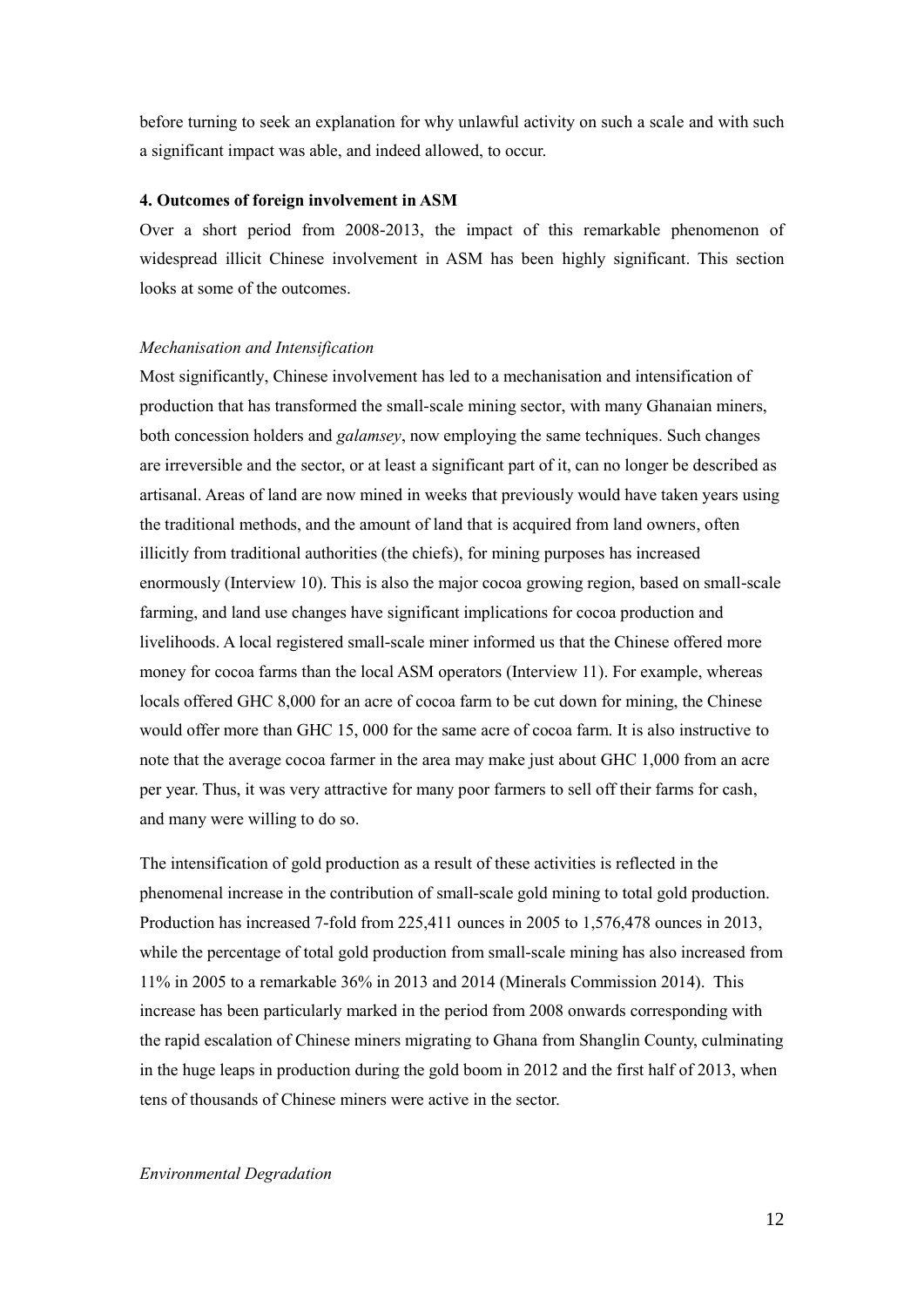Second, a consequence of mechanization and the intensification of production has been much larger-scale environmental degradation in areas of alluvial mining, inclusive of both land and water bodies. The rush to acquire land for mining has meant that large tracts of arable land have been destroyed, most notably where illegal mining has entailed sites being abandoned without any reclamation, and will remain unusable for farming for generations. Loss of farm lands has affected both cocoa production and food crop production, with an adverse effect on both food security and the country's foreign currency earnings. Abandoned pits are left uncovered and become flooded, posing a danger to local residents, especially children, with deaths reported. The destruction of river systems has been a new and catastrophic form of environmental degradation that has occurred precisely due to the introduction of dredging mining within rivers by Chinese miners and subsequently adopted by Ghanaian miners. Main rivers are now severely polluted, with high levels of water turbidity, loss of aquatic life, and contaminated drinking water. The degree of water pollution has very severe consequences for local communities, including those served with piped water, increasing the cost of chemical treatment to make such water potable (CSIR – Water Research Institute, 2013).

#### *Lost revenue*

However, despite the increase in total gold production, mining that is largely unlawful means that significant opportunities for revenue collection by the state are being lost. It has become difficult to trace how gold is traded and exported, with suggestions that gold was smuggled out of the country. A knowledgeable respondent at national level stated that this is "a widelyheld view" (Interview 2), while a licensed concession holder who had worked with Chinese miners in Dunkwa-on-Offin alleged that "gold was sent direct to China" with "so many ways" of doing so (Interview 11). Clearly illegal foreign miners pay no taxes, nor do unlawful *galamsey* operators.

#### *Legal impunity*

Despite various elements of illegality in foreign involvement in ASM, the law was not enforced prior to the Task Force. Unlawful activities include: foreign purchase of small-scale concessions from Ghanaians; mining on unregistered land often acquired from chiefs; mining in rivers; gold smuggling; and the basic illegality of non-Ghanaians undertaking any smallscale mining. While there has been a degree of state tolerance towards *galamsey* activities in the past, as noted above, the scale of illegality became much greater with foreign involvement. In alluvial mining in the South, the situation prior to the Task Force had escalated to the extent that it was described by the senior environmental official as "out of control" with a "culture of impunity" (Interview 1). Another Ghanaian respondent, who had himself worked with Chinese miners, confirmed this by noting that mining was being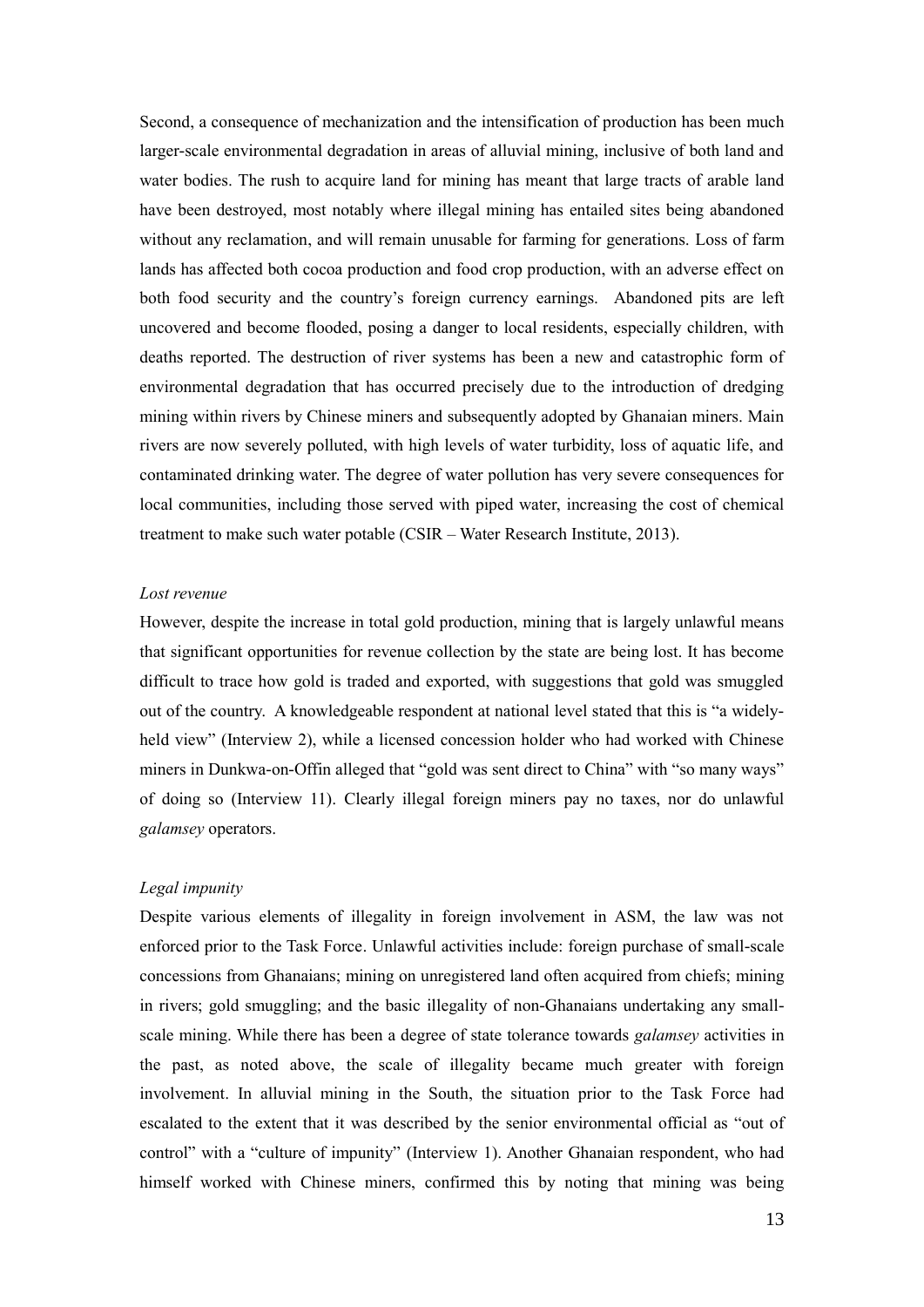undertaken collaboratively by Chinese and Ghanaians in a "free-range" manner (Interview 9), with little or no respect for the law by those mining or, disturbingly, by the relevant authorities responsible for its enforcement. Although foreign involvement has decreased post-Task Force, the fact that it was allowed to develop and reach such proportions raises fundamental questions about the Ghanaian state. It is also the case that the Task Force was a one-off crackdown targeted at foreign miners, and subsequently Ghanaian miners have continued to undertake illegal operations, such as mining in rivers, with relative impunity, as observed during fieldwork and has continued to date.

# **5. Explaining outcomes: Corruption, informality, neopatrimonialism and neoliberalisation**

How do we explain such outcomes? Why was this culture of impunity allowed to develop and why did it take so long for government to act? Where was the state in this context and what does this episode tell us about the character of the Ghanaian state? In seeking an explanation from the data from interviews and focus group discussions, it becomes evident that the range of unlawful activities outlined above and the failure of various state authorities to enforce the law was underpinned by widespread state corruption. This section commences by outlining the evidence that indicates the behind-the-scenes presence of the state, not its absence, in facilitating this episode up to and including the Task Force's activities. Yet disappointing as it may be, the corrupt and rent-seeking behaviour of state officials in Africa is hardly a revelation, and the explanation needs to be taken further. What are the underlying processes that have led to a situation where illegal practices are effectively enabled by those in authority, rather than being prevented from occurring? We identify broader interrelated factors, mainly based on insights from existing literature. The first focuses on the concept of *informality*, both as it affects the ASM sector and the state itself. The second factor locates corruption and informality within the concept of the *neopatrimonial state* in Africa, and then examines how neopatrimonialism has evolved and adapted in the face of the third factor, neoliberal state reconstruction and the marketization of social relations.

## *Institutional failure and corruption*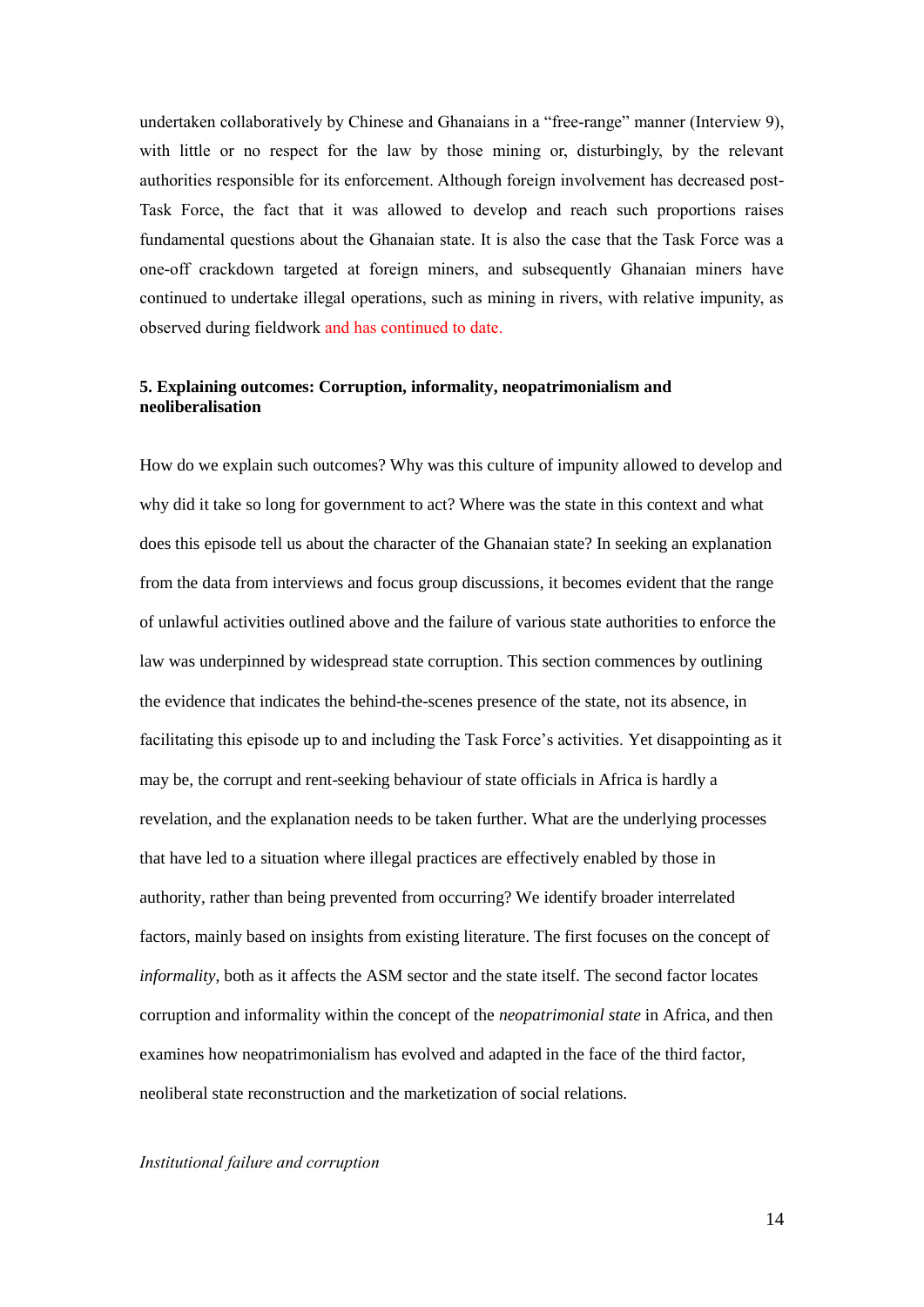Various authorities failed in their responsibilities, both traditional authorities and government agencies, including the immigration service, the Minerals Commission, the police, and regional and local government. Why has such pervasive institutional failure occurred? The endemic nature of corruption would seem to be central to any answer. The Ghanaian state is not a weak state, as was evident when the Task Force was eventually put in place. Yet this example has also shown that it is a state, like others in sub-Saharan Africa, which is increasingly characterised by pervasive 'everyday corruption' and the rent-seeking behaviour of public officials (Blundo and Olivier de Sardan, 2006).

During fieldwork, we were constantly hearing stories of various individuals taking bribes and being bought off. We noted above the allegations made against Ghana Immigration Service officials that they provided entry permits and (false) work permits to Chinese miners for payments (interview 9). Corruption allegations were also made against many other government officials ranging from local government level to high-ranking central government personnel, including Ministers of State and Members of Parliament who were involved in shielding illegal Chinese miners in exchange for financial contributions, notably for electoral campaigns. Lone voices in the public sector who had tried to take action against illegal mining operations informed us that Chinese miners in particular were protected by "big shots in government" in return for payments (Interview 14). This individual cited two instances in his direct experience that indicated high-level government complicity in illegality. First, he stated that when attempting to challenge some Chinese miners that they had made phone calls and consequently he had been "threatened on the phone by [Ghanaian] big men" and told "to lay off the Chinese". Second, when trying to get some Chinese nationals to register their businesses for local taxation purposes, he stated that the local office of the Ghana Immigration Service had warned him to stop as "they [Immigration] had instructions". He intimated that various politicians were protecting the Chinese, especially at the time of the 2012 general election campaign in return for financial support to sponsor their campaigns. A licensed small-scale miner, who himself had worked with Chinese miners, confirmed these experiences. He stated that, if challenged, the Chinese would "threaten to call the Minister or police commander". He further alleged that, "People here in Dunkwa can never arrest Chinese people as they have top guys supporting them; they just need to make a phone call". He expressed the view that such "top guys" were "collecting their money every week from the Chinese" (Interview 11).

Such accusations were corroborated by a Chinese respondent with first-hand experience of incoming Chinese miners as business clients (Interview 6). He noted that "money talks" and Chinese miners had made payments to both high-level government officials and those at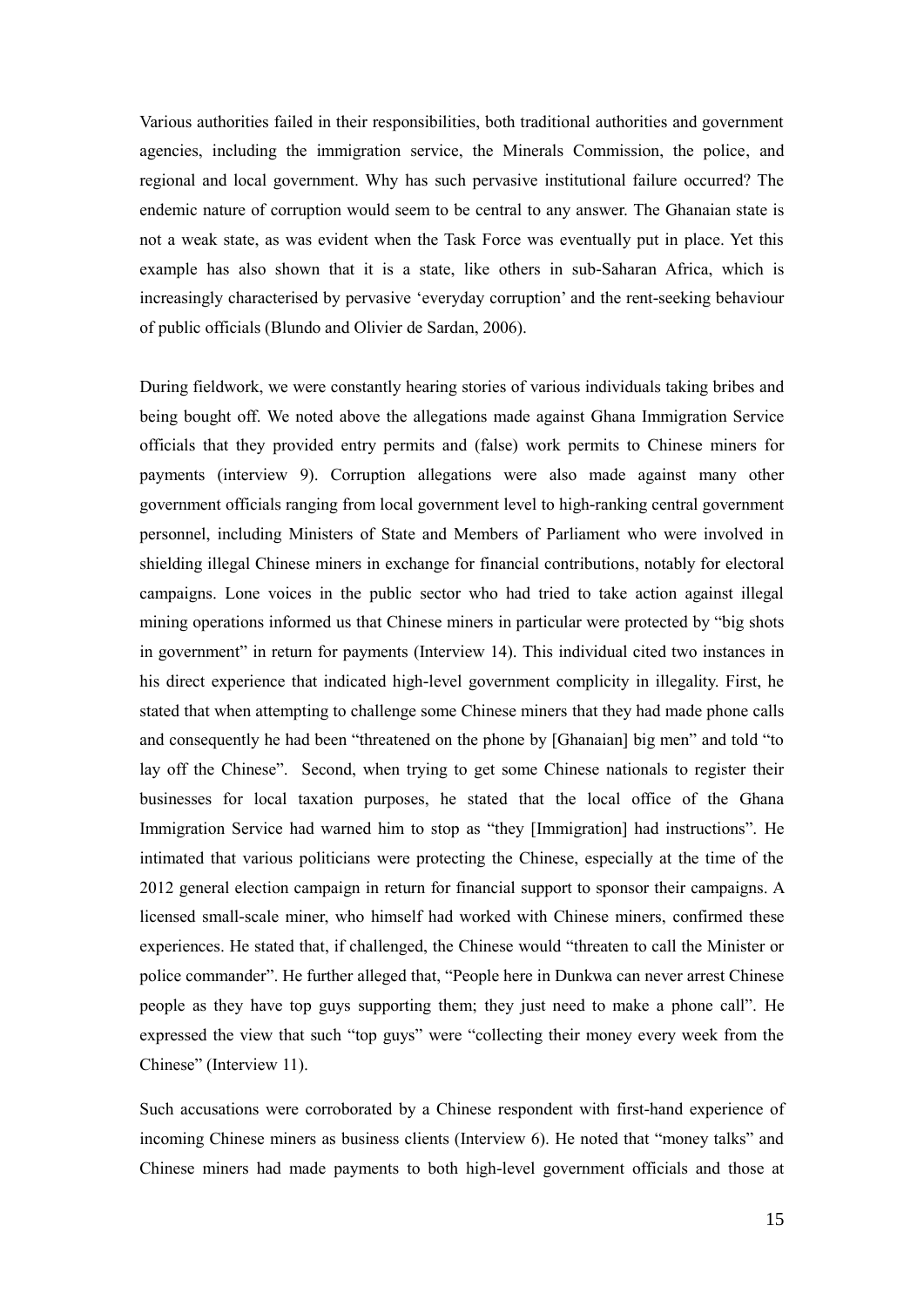ground level, with the latter also expected to channel money to senior officials. He alleged that "many [government] people were involved", including officials from key government agencies, and that they had effectively provided protection to Chinese miners. Yet post-Task Force, he noted that a fundamental shift had occurred and Chinese miners were "no longer protected by the [Ghanaian] government", and therefore most had moved on to other countries in the region or returned to China (Interview 6). Those that remained appeared to fall into two main categories. A few more established Chinese miners opened up equipment hire businesses for Ghanaian small-scale miners, as we observed, while others were reported to have moved deeper into the bush to escape the Task Force, especially more recent arrivals with insufficient earnings to flee the country (Interview 9). It is difficult to ascertain the exact number of Chinese miners in Ghana today due to the low profile post-Task Force, but it is a small fraction compared with , the very large numbers in 2012 and 2013.

Although the Inter-Ministerial Task Force temporarily reduced this free-for-all ravaging of Ghana's gold resources, the allegations of corruption also extended to the Task Force itself. Significant payments by Chinese miners to Task Force members in order to avoid arrest were reported, as well as the theft of gold and property from Chinese miners, in the course of the military-style crackdown. A local journalist involved in reporting the Task Force's activities indicated that members of the Task Force made a lot of money from the operations, sometimes as much as GHC 10,000 per person per day (Interview 12). Money was extorted from the Chinese in return for their release, with much of this money siphoned off immediately through the mobile money system during the operations. In addition, many of the items left behind by escaping Chinese such as gold, vehicles and mining equipment were stolen by some members of the Task Force. Indeed, we were told that those Chinese who were arrested and deported were precisely those who "could not pay" (Interview 12).

It would appear that foreign miners, especially from China, were able to operate with impunity for so long precisely because they were protected by those in authority, that is, by public officials, politicians and chiefs, in return for private payments. Various state institutions have clearly failed in their responsibilities to maintain the law. Yet this is not due to issues of inadequate capacity. Rather public officials have 'turned a blind eye' to illicit mining in return for a share in the large sums of money being made from gold extraction. Similarly chiefs have seen an opportunity for personal gain by selling land for mining, despite their traditional role prohibiting this. Those in public positions, including traditional authorities, have become increasingly oriented to pursuing private wealth accumulation rather than public service in a manner that undermines any notion of state effectiveness. Significantly, corrupt behaviour and opportunism was even evident in the Task Force's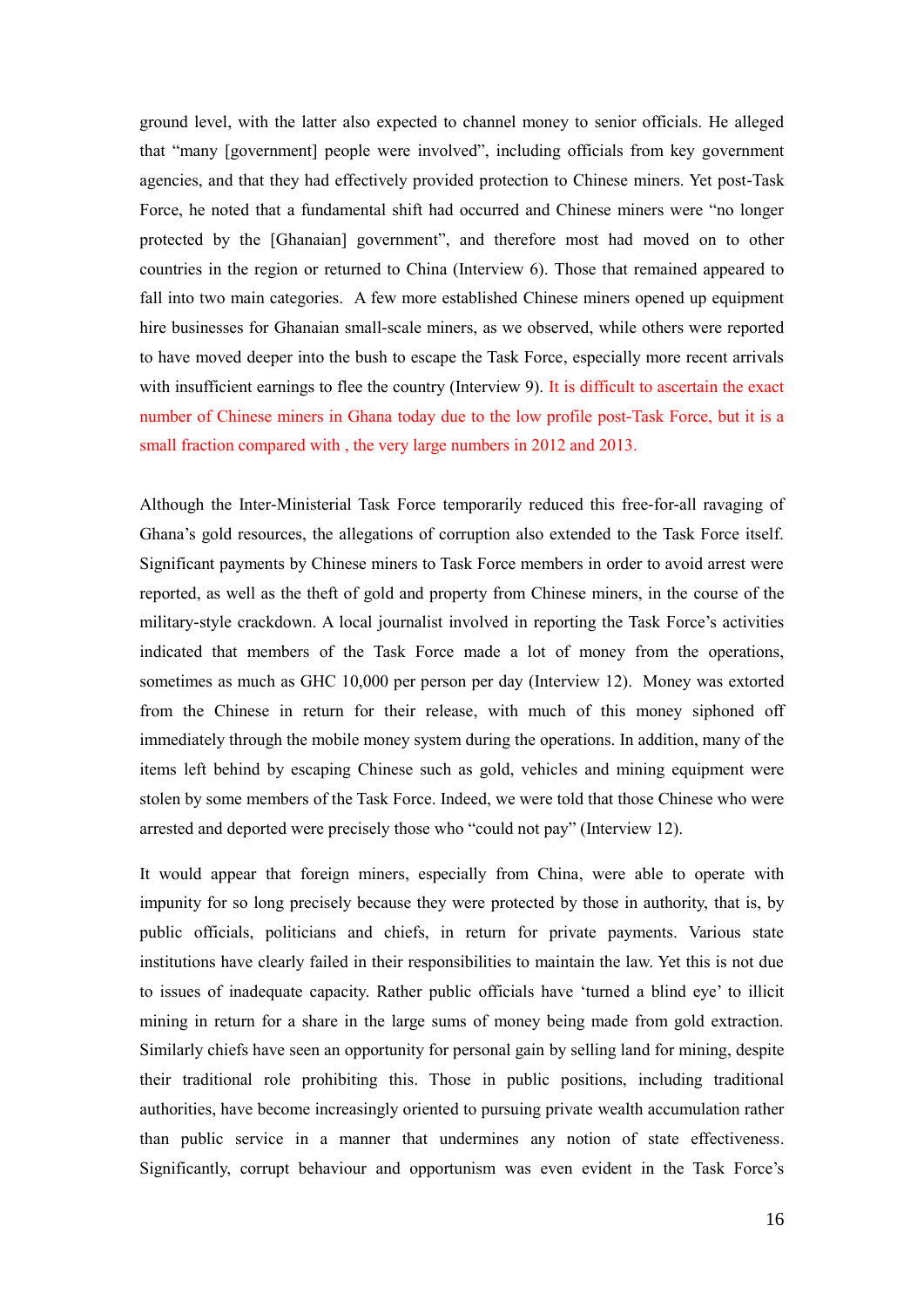activities, charged with ending illegal mining, with army and police personnel taking advantage of their power to pursue private gain at the expense of the Chinese miners.

#### *Informality*

Corruption takes different forms in different contexts, and Blundo and Olivier de Sardan (2006) have emphasised the significance of the concept of 'informality' in their detailed study of everyday corruption in three countries in francophone West Africa. A key finding in their study was that 'the "real" function of the state is very removed from its "official functioning"' (2006, p. 5) in terms of laws and regulations. They describe this 'real' function as the 'generalized informal functioning' of the state (ibid.), which facilitates corrupt practices and private accumulation by public officials. In other words, the state does not exist merely to provide public services for its citizens, its official function. Rather, its 'informal functioning' enables public officials to make use of their positions in various ways to secure private financial benefits. Such 'informal functioning' of the state is evident here, tied up with corrupt practices, and provides a clue to understanding the nature of the relationship between Chinese migrant miners and Ghanaian power holders in this study. Blundo and Olivier de Sardan's (2006) focus on the 'informal functioning' of the state is also closely linked to the concept of the neopatrimonial state, discussed below.

However, the relevance of the concept of informality extends further in the context of smallscale mining. The ability of power holders to engage in corrupt practices is reinforced by the *informality* of the small-scale mining sector itself, enabling state officials to disregard existing laws and regulations, and for both Ghanaian and Chinese miners to operate with impunity. It should be recalled that small-scale mining in Ghana is characterised by illicitness and irregularity. This is evident in the whole phenomenon of the *galamsey*, replicated in other African countries such as Burkina Faso and Mozambique (Andrews, 2015, p. 6) where illicit mining is often tolerated and mining laws not enforced (Teschner, 2012; Fisher, 2007). Therefore the informality of the ASM sector provides fertile ground for bribery and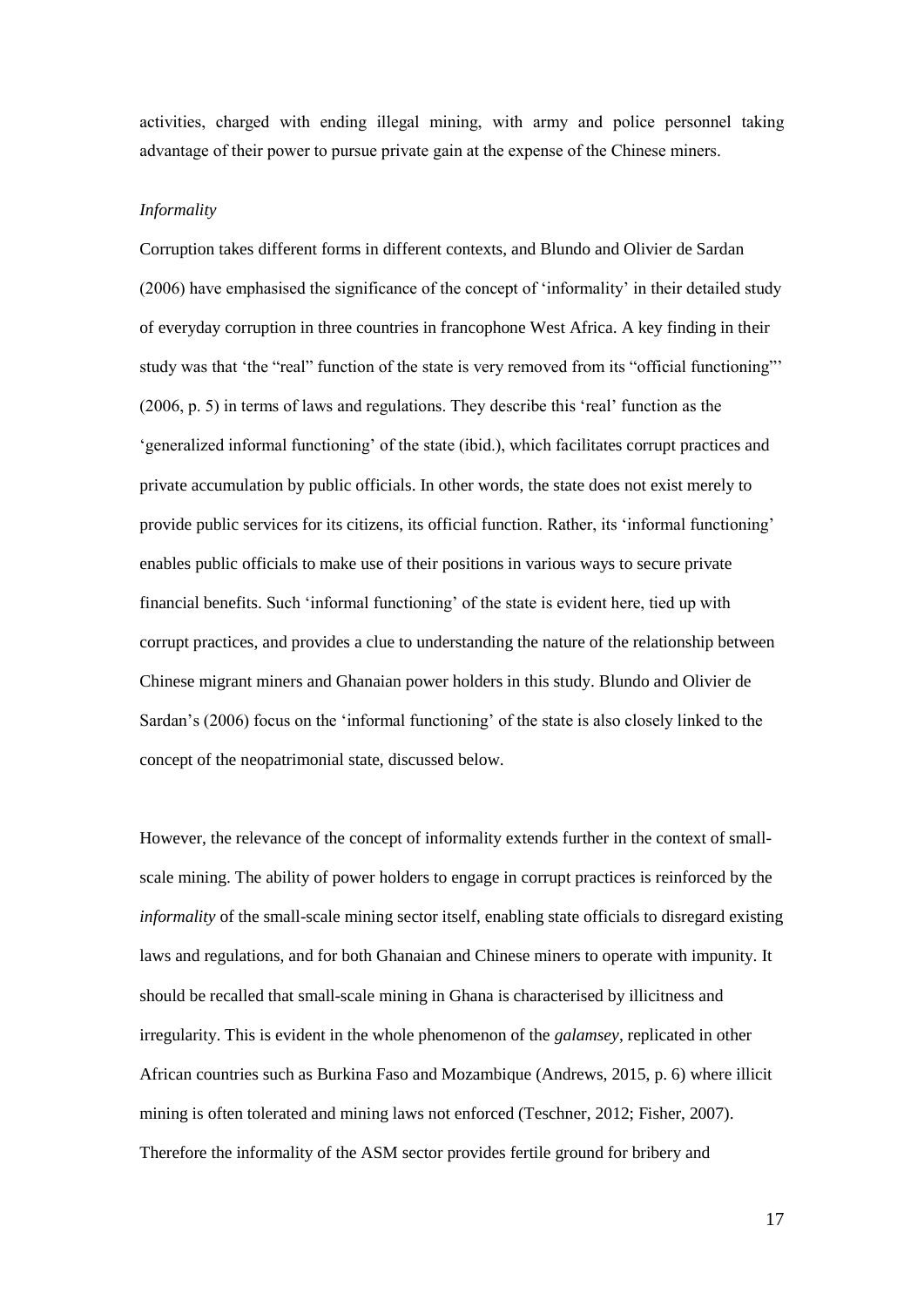corruption, more so than the formalised large-scale mining sector. This has previously been most evident in relation to chiefs, who exploit their power to gain personal financial benefit from illicit small-scale mining within their territories. Although traditional authorities have no formal role in the licensing of small-scale mining operations, their authoritative position in local communities means that they cannot be by-passed and generally their approval must be sought before mining can be undertaken, albeit informally and at a price (Hilson et al., 2014, p. 301). This ability of power holders to use their position for rent-seeking purposes has extended to state officials in the case of Chinese mining operations, especially in the context of the latest gold rush where stakes are much higher given that the volume of gold extracted was vastly increased and no longer merely a poverty-driven occupation.

In all, the informality of the ASM sector, combined with the 'generalized informal functioning' of the state (Blundo & Olivier de Sardan, 2006, p. 5), has enabled illicit and unlawful activities to occur with relative impunity, especially where those tasked with upholding the law are privately benefiting from the law's non-enforcement. This informality is also an expression of the ASM sector's relative neglect by the state, described by Van Bockstael (2014) as 'the persistence of informality' in small-scale mining in Liberia, and by Hilson et al. (2014, p. 292) as the sector's 'perpetual informality' in Ghana. It can be argued that this continued neglect is intentional and an unofficial policy, given the private benefits to be gained.

### *Neopatrimonialism*

Informality and corruption are often identified as key characteristics of the neopatrimonial state, commonly regarded as the key descriptor of the post-colonial state in Africa, following Medard's (1982) application of the concept to the continent. Indeed, Bratton and van de Walle regard neopatrimonialism as "the *core* feature of politics in Africa" (1994: 459, emphasis in original), and identified some 40 African states where routinized neopatrimonialism can be observed, including Ghana. In their review article, Erdmann and Engel define neopatrimonialism as "a mixture of two co-existing, partly interwoven, types of domination: namely, patrimonial and legal-rational bureaucratic domination" (2007: 105), based on two of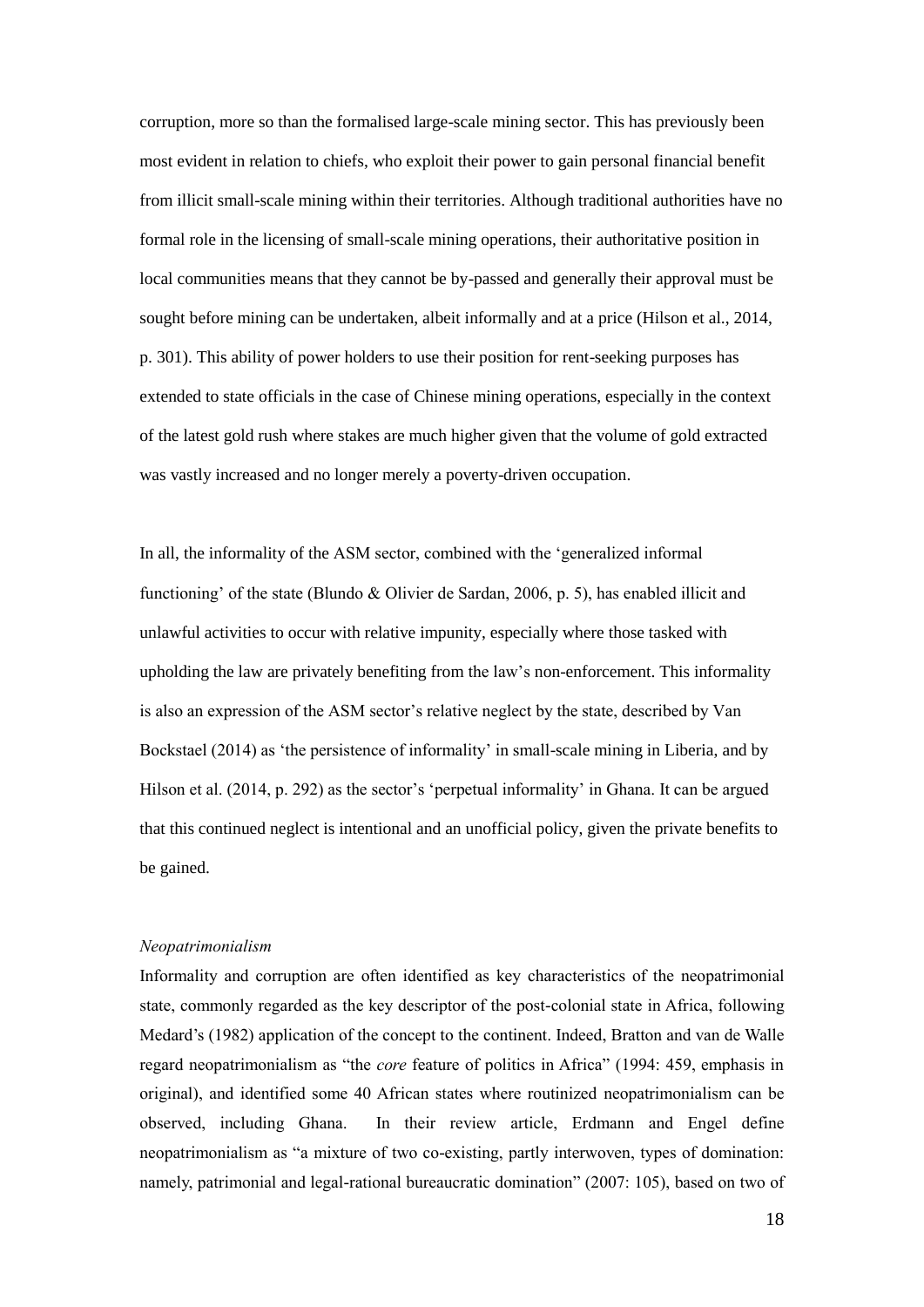Max Weber's three types of authority, that is traditional authority and legal-rational authority. In other words, neopatrimonialism combines and infuses together the traditional authority of patrimonial rule, characterised by personal rule with little or no differentiation between the private and public realms, and Weber's ideal-type of the legal-rational bureaucracy that characterises the modern state, where authority is based on laws and rule-bound institutions and a clear distinction is upheld between office and office-holder. Therefore neopatrimonial states do have formal legal-rational structures and rules, with a claim to "modern stateness" (Erdmann and Engel 2007: 105), yet this is often regarded as a façade behind which the informal patrimonial relations operate and the distinction between private and public interests becomes blurred, chiming with Blundo and Olivier de Sardan's (2006) distinction between the official and informal functioning of the state. In particular the neopatrimonial state is characterised by clientelism (Bratton and van de Walle 1997; Erdmann and Engel 2007), the hierarchical network of patron-client relations that stretches from the presidential 'big man' downwards to the "humblest village assembly" (Bratton and van de Walle 1994: 459). In a cyclical and self-perpetuating way, clientelist systems use state power and public resources as the means to disburse patronage in the form of jobs, contracts and financial perks, traditionally to kinship and ethnic groups and more latterly to political party supporters, in order to generate loyalty and thus to maintain power and control over the resources required for patronage purposes. This "privatizing [of] public resources for personal gain or gain by ethnic communities" (Kohli, 2004: 289, cited in Bach 2011: 282) is referred to as "the 'privatization of the state' in Africa" by Lindberg (2003: 123). Nigeria is often seen as "a near-perfect example of such a neopatrimonial state model" (Bach 2011: 282) while Kohli considered the concept relevant to describe 'almost all' African states (2004: 394–395, cited in Bach 2011: 282).

In many respects, characteristics of the neopatrimonial state are what we continue to observe here. Formal rules and public bureaucracies do "exist and matter", but the reality of the neopatrimonial regime is that "informal rules and norms take precedence over formal institutions" (Guliyev 2011: 578). In this case, a formal legal framework regulating smallscale mining exists along with state institutions to uphold the law, yet it is a legal framework that has limited functionality, and often acts as a pretence behind which informal and at times illegal practices operate. The (ab)use of private office for private gain that we have observed in this study also corresponds largely to the description of contemporary neopatrimonialism where "leaders occupy bureaucratic offices less to perform public service than to acquire personal wealth and status" (Bratton & van de Walle, 1994: 458, cited in Bach 2011: 277). Yet what we observe here is also different from classic neopatrimonialism where it is access to *state* resources that is crucial and where such resources are used mainly for patronage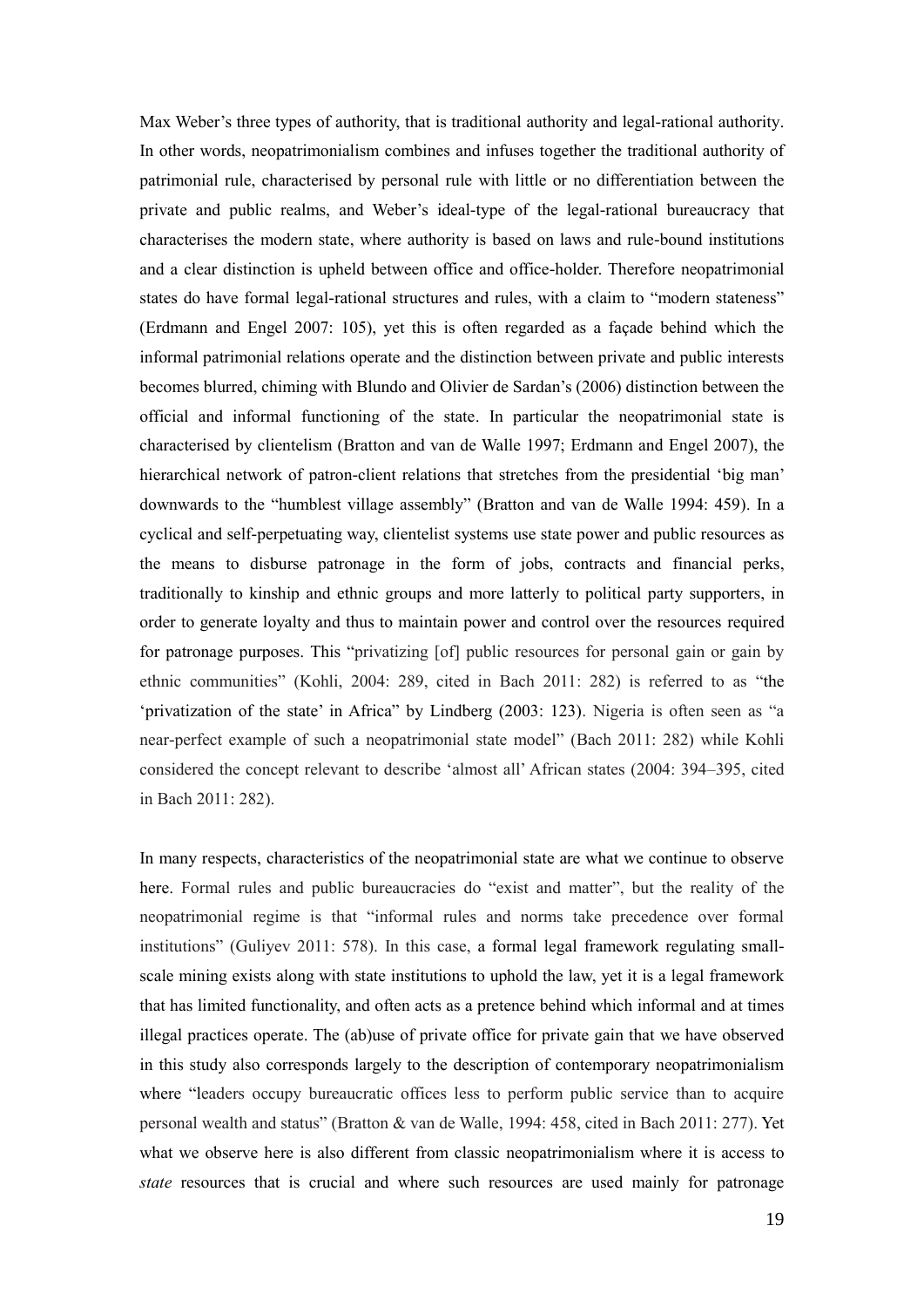purposes. While the distinction between public and private interests continues to be blurred in the contemporary situation in Ghana, there are two significant differences. One is that state position (or traditional authority) is exploited to gain access to *private* sector resources. The other is that this is undertaken in an individualised manner for *personal* enrichment, less strongly connected to clientelist networks and patronage politics. These are significant changes and seeking to account for the ways in which neopatrimonialism has evolved leads us to explore the impact of neoliberal state reconstruction and the marketization of social relations.

#### *Neoliberal state reconstruction*

If neopatrimonialism has been "the *core* feature of politics in Africa" (Bratton and van de Walle 1994: 459, emphasis in original), then it is also indisputable that the dominant paradigm of neoliberalism has also resulted in momentous changes to the state in Africa over the past two decades. As Leftwich (1994: 368) noted over two decades ago, "neo-liberalism is not only an economic theory but a political one as well". Subsequently the work of Harrison has been notable for an analysis of how the ideas and practices of neoliberalism have been responsible for the reconstruction of the post-independence state in Africa into a pro-market state (Harrison, 2004, pp. 3-5), under the tutelage of the World Bank. The expectations of such a pro-market state, at least amongst its advocates such as the World Bank, is that neopatrimonial processes would be undermined through the diminishment of available state resources and their use becoming increasingly subject to greater transparency and accountability, with the latter achieved through the governance conditionality attached to aid by bilateral donors and multilateral institutions as well as the domestic pressure for greater democratisation and the rule of law. In such ways, neoliberal state reconstruction was anticipated to bring about a reduction in corrupt activities by state officials. Yet, on the contrary, it can be argued from the evidence here that while neoliberal state reconstruction led to adaptations in the nature of neopatrimonialism, it has not been weakened or corruption diminished.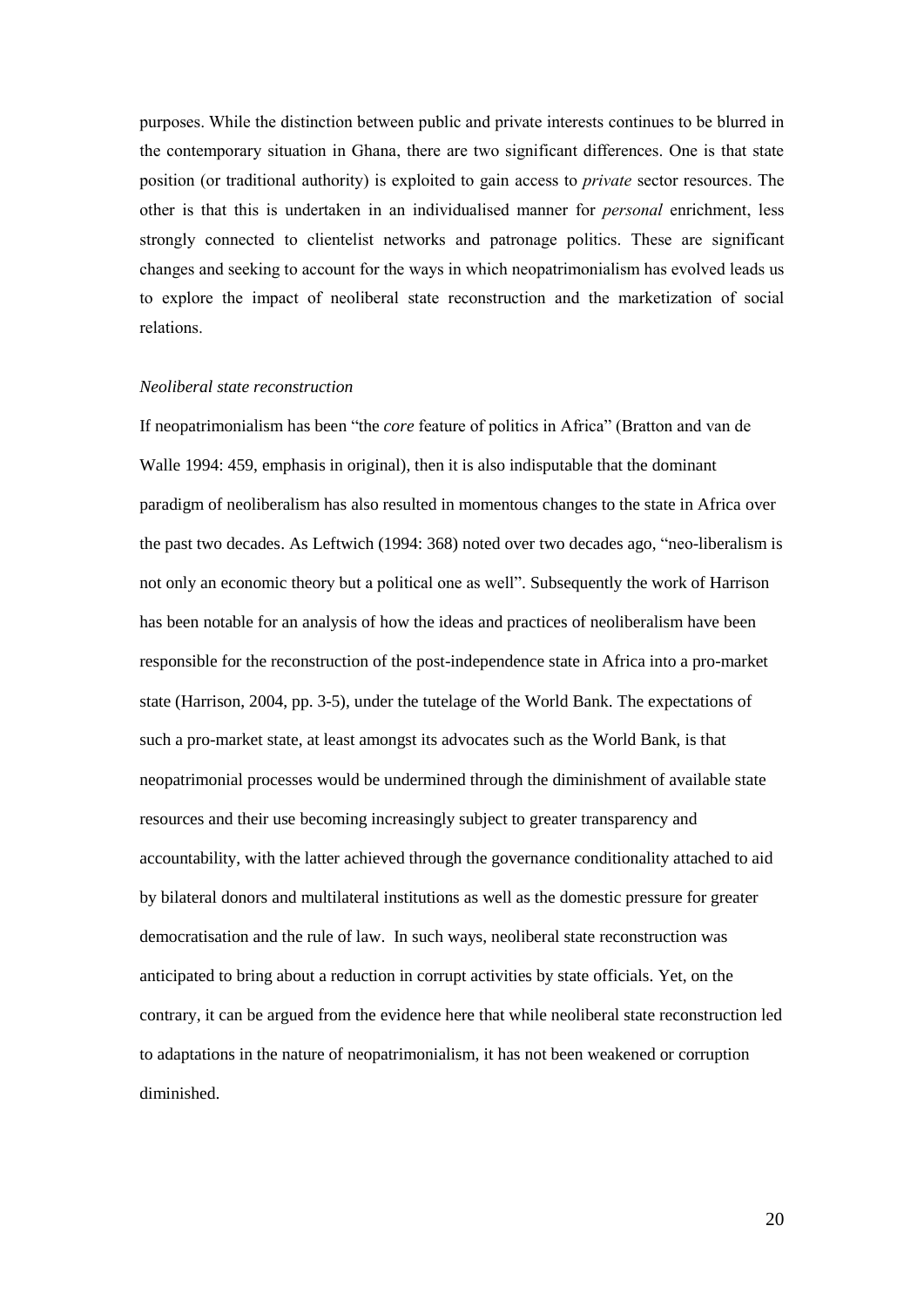Hibou (2004) articulates such changes convincingly in her discussion of neoliberalism and 'privatising the state', with particular reference to Africa. Her argument is that the 'privatisation of the state' is not synonymous with 'the retreat of the state' (2004: 15), as is more commonly associated with the neoliberal project. Rather, the concept refers to a different way of exercising state power (ibid.: xvi) in which state actors have adjusted to the prevailing neoliberal discourse and to changes to public-private sphere relations, but in a manner that retains state control, albeit more indirectly, and, significantly, enhances their ability to pursue private interests. According to Hibou, this concept of the privatisation of the state has taken a range of different forms in different countries, but two common characteristics are the expanded role of the private sector in the economic sphere, and the increased closeness of links between political power and private actors in undertaking and profiting from such economic activities. For Hibou (2004), this is not a weakening of the state; rather, it can amount to its reinforcement or strengthening, at least for state personnel, both officials and politicians, (if not for the mass of the populace who suffer in terms of the delivery of public goods and services) (Blundo and Olivier de Sardan 2006: 109).

One aspect of the state becoming stronger is the increased hold by political personnel and state officials over the informal economy (Hibou 1999, cited in Blundo & Olivier de Sardan, 2006: 109), notably in circumstances where key components of the formal economy are taken out of state control and privatised, as happened with large-scale gold mining in Ghana (Hilson and Yakovleva 2007: 102-105). Indeed Hibou (2004: 12) precisely argues that the state has contributed to the development of informal and illegal activities by its tolerance towards them and the involvement of its members. This is exactly what appears to have occurred in this example in Ghana with state tolerance of illicit activities and the openness of state officials to acceptance of bribes. A key dimension of this "informal privatisation of the state" is state officials utilising the opportunity to undertake their "personal business" (Blundo & Olivier de Sardan, 2006, p. 109, citing Hibou, 1999) outside of their official roles and public capacities through their closeness to private sector economic activities. By such means state officials are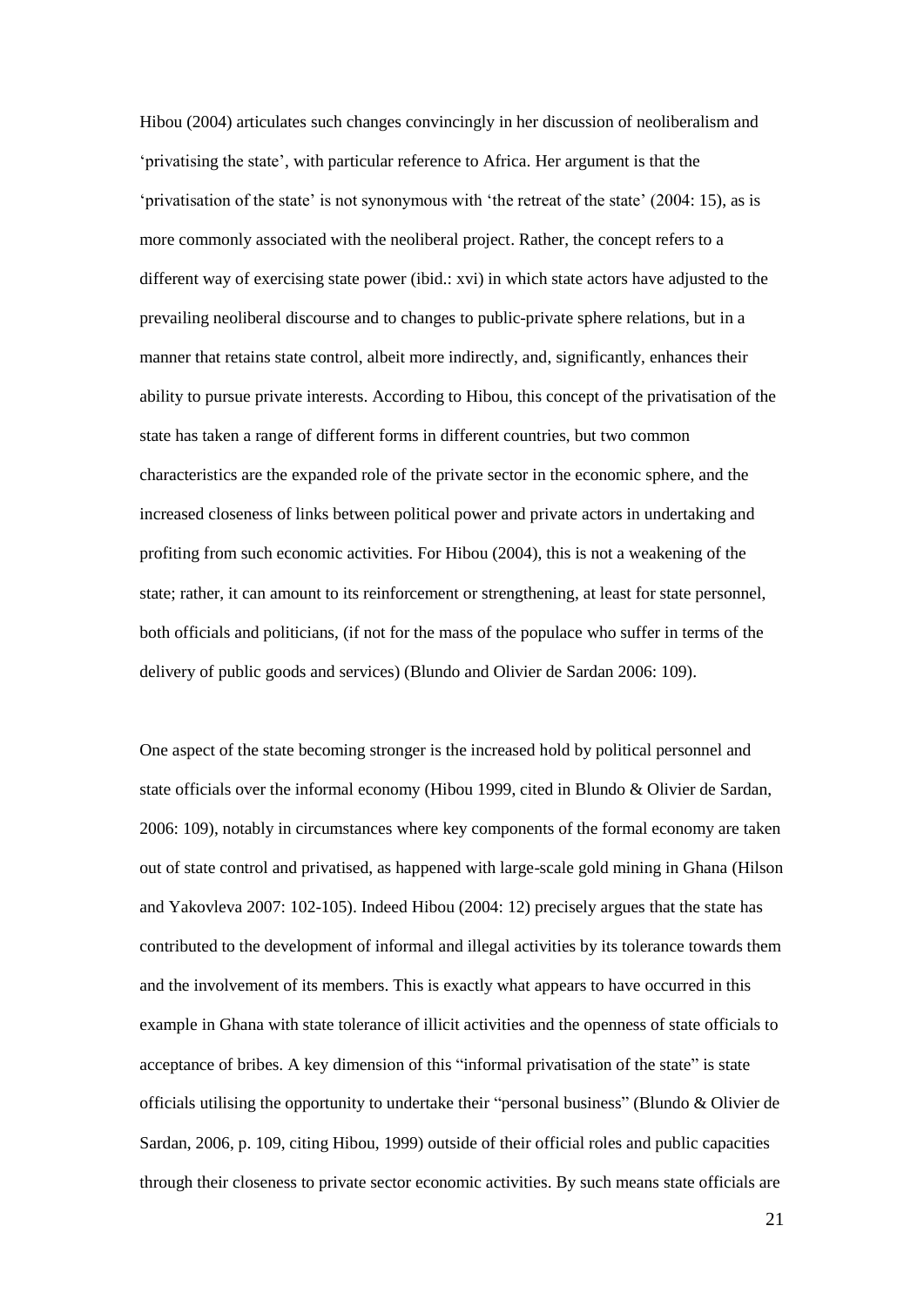able to increase their private accumulation of wealth (ibid.), often through corrupt practices. Hibou (2004, pp. 4-10) provides numerous examples from sub-Saharan African countries of this privatisation of government and the need to pay attention to the "behind-the-scenes relations" (ibid., p. 4), including how a country's economic resources are increasingly appropriated by private actors, in alliance with state personnel in search of new economic opportunities (ibid., p. 6). Such analysis both underscores the continued operation of neopatrimonial structures and relations, while noting that neoliberal restructuring has also led to changes in the ways by which state officials (ab)use their public position for individual personal gain through interaction with the private sector. She talks of the "constant negotiation" between public and private actors and the "lack of a precise boundary between what is punished and what is allowed, between what is authorised, tolerated and condemned, between licit and illicit" (ibid.: 16). Such negotiations and lack of certainty serve to enhance the arbitrary power of state actors in interactions with private sector actors, but also lead to a "toleration of private appropriation, illegal and criminal acts" (ibid.: 15).

Clearly much of this analysis chimes with and serves to explain the processes demonstrated in this case study, where local power holders, including state officials, have colluded with foreign miners to allow highly profitable economic activities in an informal sector, despite the illegal nature of such activities, in return for illicit payments, and therefore, with state connivance, foreign miners were able to disregard the law that limits small-scale mining to Ghanaian citizens and prohibits foreign involvement.

Hibou's analysis, combined with that offered here, points to the interlinkages and mutual reinforcement between neoliberal state reconstruction, informality and corruption in ways that increase illicit practices, not diminish them. In a related manner, it is also evident that neopatrimonial elements remain a central feature of Ghanaian politics in particular and African politics in general, while recognising how neopatrimonialism has adapted to the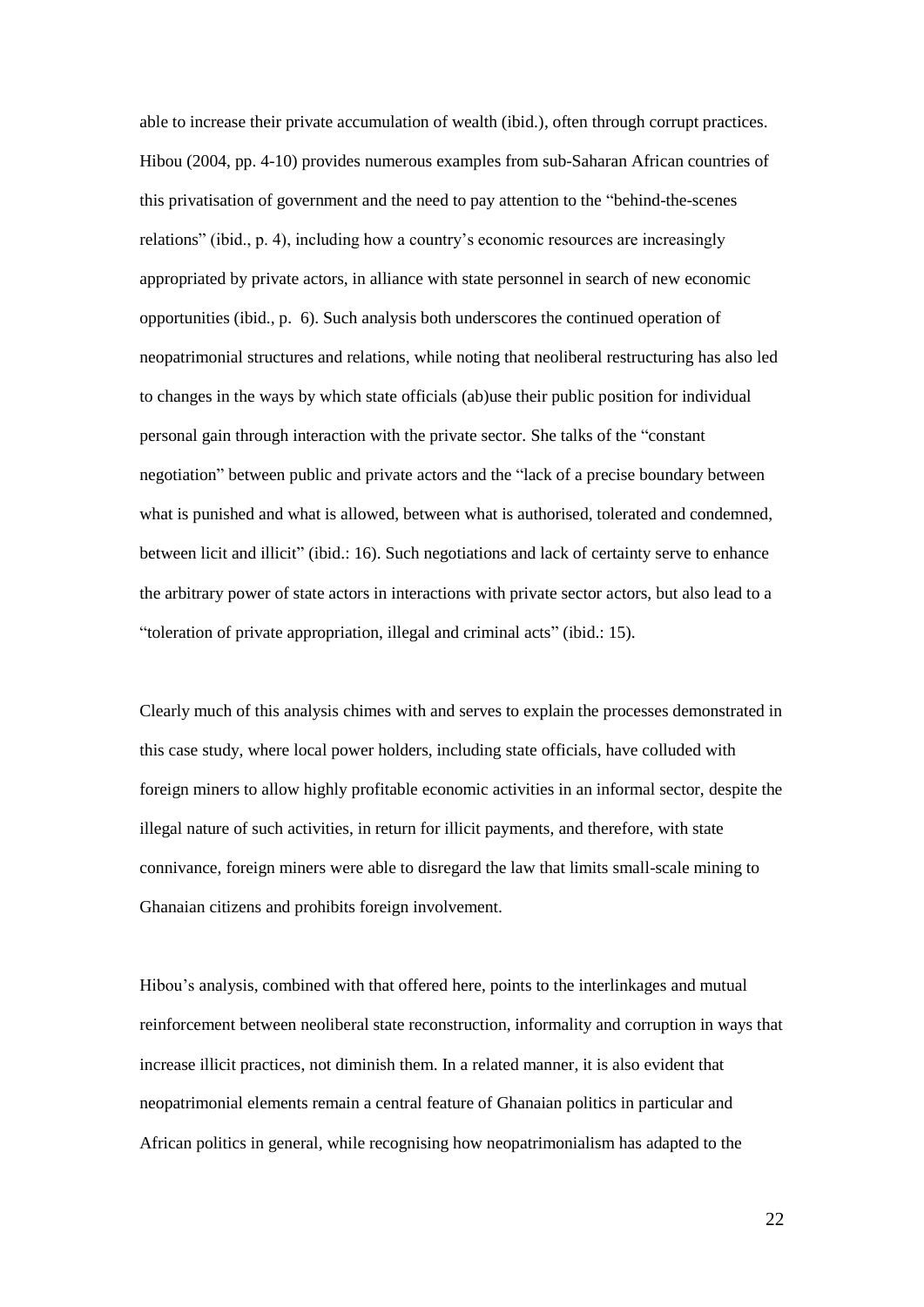pressures associated with neoliberal restructuring, with greater emphasis now on using political power to access private sector resources and for purposes of personal enrichment.

#### *Marketization of social relations*

Neoliberalisation also goes beyond economic and political systems, and extends into society and culture more generally, bringing about changes in social practices (Harrison, 2010, p. 29) that reflect the marketization of social relations and the privatisation of economic benefits. One feature of such neoliberal cultural changes in African societies is the process of "overmonetisation" (Blundo & Olivier de Sardan, 2006, p. 106), where money becomes everything and obtaining money is the dominant theme in all activities and social relationships (see Wiegratz & Cesnulyte, 2016, for discussion in East Africa). This monetisation of society, and the prioritisation of making money for oneself, appeared to underpin the support provided by various state officials and traditional authorities to the incoming Chinese miners. In such a context, making money by whatever means, including illicit ones, predominates the interactions between informal private sector actors and the state, with little concern that the law is being flouted or that local conflict is being generated. The role of state officials and politicians as public servants is easily abandoned in the service of the private sector and their own self-interest, as is that of chiefs in their traditional role as 'custodians of the land for the people'. The capture of benefits by individual power holders and the dysfunctionality of state institutions are thus outcomes of the unremitting spread of neoliberalisation in all its dimensions, with the strengthening not weakening of the neopatrimonial state and its 'behindthe- scenes' corrupt and illicit practices.

#### **6. Conclusion**

We commenced this study by seeking to understand and explain the phenomenon of mass illicit foreign involvement in small-scale gold mining in Ghana, especially the tens of thousands of migrant miners from China, and our grounded approach meant that we then sought a wider explanation by situating our immediate findings within theories of the state in Africa. We asked the question: how and why was this phenomenon of pervasive Chinese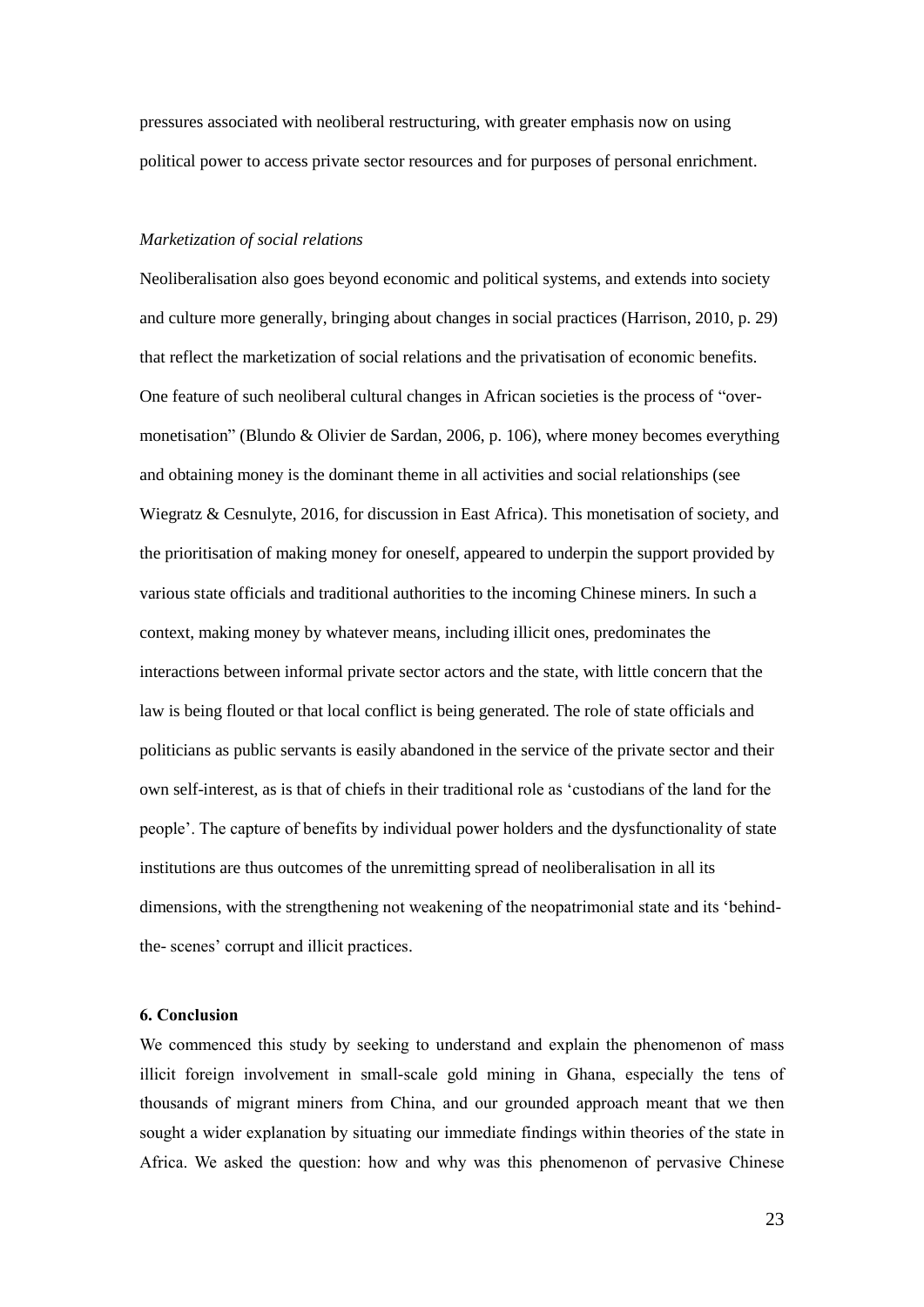involvement able to occur, despite its illegality, without earlier intervention from the state? Our findings and conclusions are at two different levels: firstly, we summarise the impact of illicit foreign involvement on ASM in Ghana in the context of state failure to enforce the laws that regulate the sector; and secondly, we highlight what this has demonstrated about the nature of the contemporary state in Ghana and the implications for democratic governance.

Despite the brevity of this episode, only a few years in the centuries-old history of small-scale gold mining in Ghana, its impact has been substantial and irreversible. Chinese involvement in particular has transformed the sector through the introduction of capital and machinery, including equipment for mining in rivers. This has led to a huge intensification of production on both small-scale concessions and unlicensed land, and areas of land are now mined in weeks that previously would have taken years using traditional methods. Such machinery and techniques have subsequently been adopted by some Ghanaian small-scale miners, notably concession holders, at first in partnership with Chinese miners, and now mainly without direct Chinese involvement, apart from equipment hire. Although Chinese miners have largely departed post-Task Force, small-scale mining for such Ghanaian operators will never be the same again and can no longer be regarded as artisanal given the degree of mechanisation. One positive consequence is that the economic significance of small-scale gold production is much greater, having increased in volume 7-fold from 2005 to 2013, and as a percentage of total gold production from 11% in 2005 to 36% in 2013. There are also significant negative consequences. One is the degree of environmental degradation from unregulated mining to both land and water bodies, and the incalculable cost to the state of land reclamation and restoration of water bodies. Another is the loss of tax revenue to the state from mining that was often illegal. Therefore the effects on public finances are dire, faced with huge expenditure in reversing environmental destruction on the one hand, and the loss of tax revenue on the other, while those private individuals, both Ghanaian and foreign nationals, who benefited from the illegal extraction of gold have evaded all responsibility. Why did the state allow such negative outcomes to occur, including to its own finances? Indeed, where was the state while such fundamental transformations were occurring in the small-scale mining sector, given its formal role in regulating the sector?

While it appeared that the state was largely absent during this rather dramatic period of mass illicit foreign incursion into small-scale mining, our findings are that the state, as well as traditional authority, was very much present and active during this episode, but in a corrupt and self-enriching manner. The abuse by many state officials, politicians and traditional chiefs of their positions of power and authority for purposes of private wealth accumulation is the key factor that accounts for why illicit and illegal activities involving foreign miners were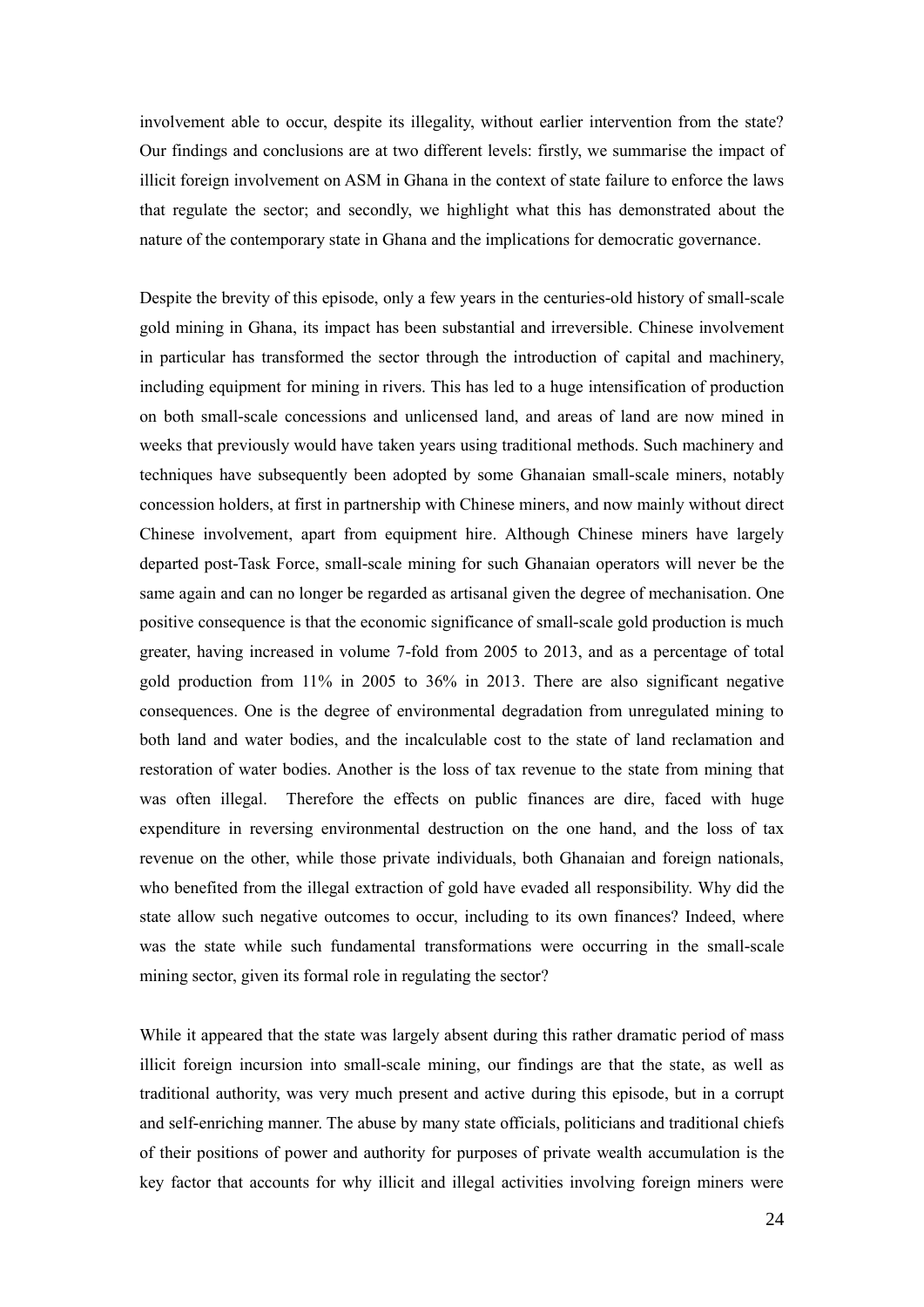able to continue unchallenged for so long. Indeed we found that Chinese miners in particular were actually protected by state officials and politicians, at least until the time of the Task Force.

Informality and attendant corruption were key themes that emerged from our empirical evidence and these are strongly associated with the neopatrimonial state, identified since the late 1970s as the main descriptor of the post-colonial state in Africa. Therefore one main conclusion is that the Ghanaian state remains essentially neopatrimonial in nature, where state officials exploit their public positions to pursue their private interests. Yet this requires further elucidation. Neopatrimonialism is dynamic not static, and its interactions with the external pressure for neoliberal state restructuring over the past three decades has resulted in changes in how it operates. Neoliberalism has not weakened the neopatrimonial state, as anticipated by its proponents. Rather evidence here suggests that neopatrimonialism has successfully adapted to a changed policy environment in three ways, and thus reinvigorated itself. First, neopatrimonial behaviour by officials now focuses more on accessing financial resources through interactions with *private sector* actors, including bribe-seeking and toleration of illicit and illegal activities in the informal sector, with little concern for adverse public consequences, for instance to the public finances or the environment. Second, the social dimension of neoliberalism, characterised by a culture of individualism and a moral economy where acquiring money is all, has been integrated into the neopatrimonial state and led to a shift in the purposes for which wealth is accumulated, now used more for private consumption and less for distribution to traditional patron-client networks. Third, one exception, however, is that the distribution of resources based on political party loyalty has become stronger, referred to as 'competitive clientelist' politics (Whitfield et al 2015; Abdulai and Hickey 2016), with the neopatrimonial state adapting to the demands of obligatory regular elections. This was evident in this study where politicians allegedly turned a blind eye to illicit activities in their constituencies in return for payments from illegal miners towards their re-election campaigns in the run-up to the December 2012 parliamentary elections. It is what Caselli and Michaels (2012) have referred to as "unproductive self-preservation" that is activities aimed at acquiring the finance necessary to win the next election, thus sustaining their ability to seek private financial benefits, and what Gyimah-Boadi and Yakah (2012: 3), specifically in the Ghanaian context, have termed the "clientelization of the democratic politics".

This leads to a final point. Such findings cast a long shadow over the state and government in Ghana, including the role of traditional authorities, and tarnish its celebration as a model of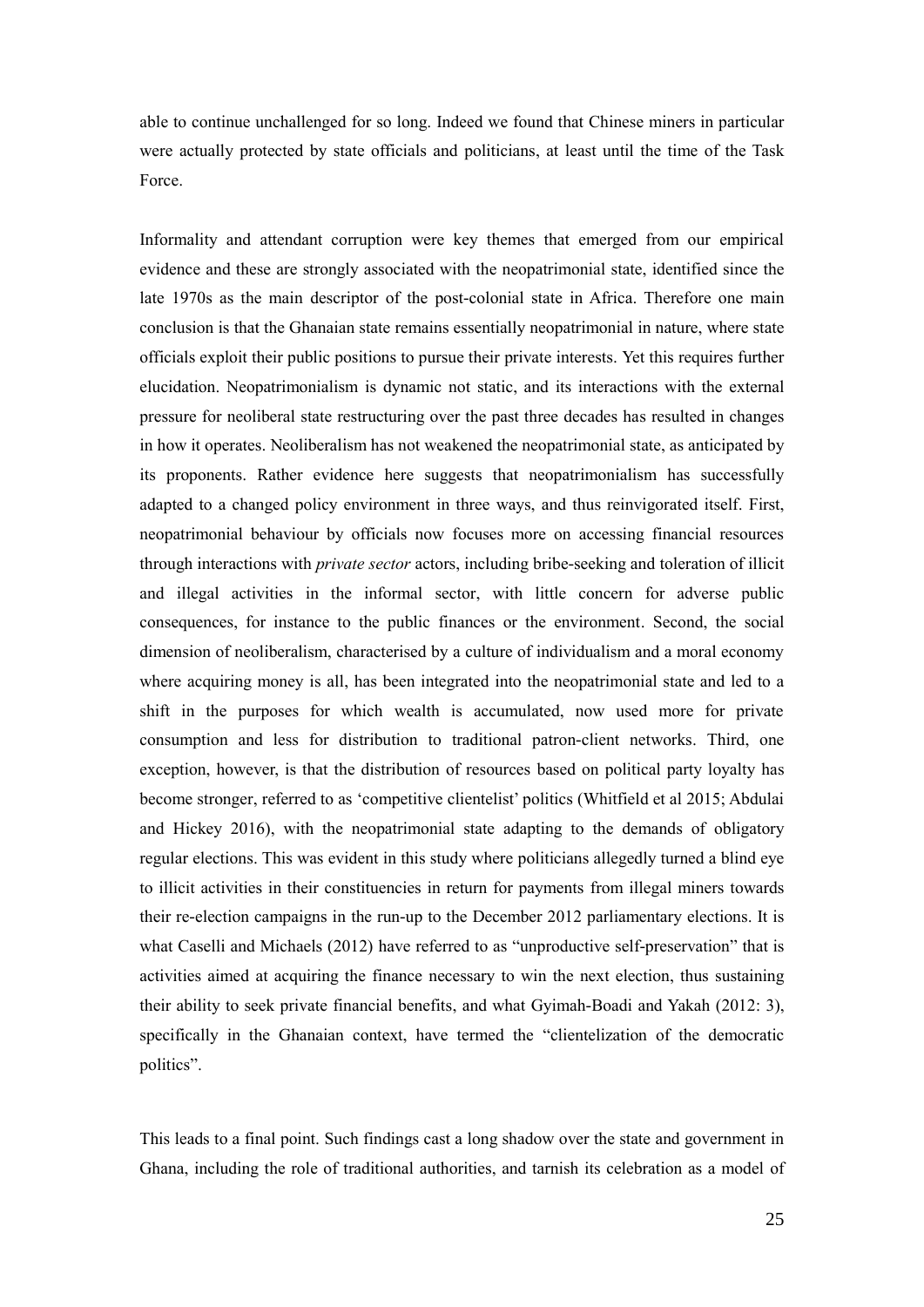democratic governance for Africa. Liberal democracy is strongly linked to a legal-rational bureaucracy and the rule of law, and democratic consolidation would entail progress in this direction and an increasing separation of private and public roles. Yet the recent episode of foreign involvement in the small-scale gold mining sector has revealed opposite trends. The state in Ghana remains neopatrimonial in nature, characterised by its 'informal functioning' behind-the-scenes, and 25 years of regular elections and formal democracy does not appear to have diminished this. While legal-rational institutions exist, they remain weak and often serve to obscure the predominant informal and corrupt workings of the state. The benefits of democracy for the people of Ghana are severely compromised where officials and politicians (ab)use their positions to enrich themselves rather than focus on the development and implementation of public policies in the interests of all.

## **References**

Abdulai, A.-G. and Hickey, S. (2016), 'The politics of development under competitive clientelism: Insights from Ghana's education sector', in *African Affairs,* 115 (458), pp.44-72.

Andrews, N. (2015), 'Digging for Survival and/or Justice?: The Drivers of Illegal Mining Activities in Western Ghana, in *Africa Today*, vol.62, no.2, pp.2-24.

Aubynn, T. et al. (2010) 'Mainstreaming artisanal and small-scale mining: A background to policy advocacy', draft report, Ghana Chamber of Mines, Accra

Bach, D.C. (2011), 'Patrimonialism and neopatrimonialism: comparative trajectories and readings', in Commonwealth & Comparative Politics, 49:3, 275-294

BBC News, 15/10/2012, 'Ghana probes death of 'illegal Chinese gold miner'', <http://www.bbc.co.uk/news/world-africa-19946787>

Blundo, G. and Olivier de Sardan, J.-P. (2006) *Everyday Corruption and the State: Citizens and Public Officials in Africa,* Zed Books, London

Bratton, M. & van de Walle, N. (1994) Neopatrimonial regimes and political transitions in Africa, *World Politics*, 46(4), pp. 453–489.

Bratton, M. & van de Walle, N. (1997) *Democratic Experiments in Africa. Regime Transitions in Comparative Perspective* (Cambridge: Cambridge University Press).

Bush, R. (2009) "Soon there will be no-one left to the corpses to the morgue": Accumulation and abjection in Ghana's mining communities', *Resources Policy*, vol 34, no 1–2, pp57–63

Caselli, F. and Michaels, G (2012), 'Do Oil Windfalls Improve Living Standards? Evidence from Brazil' (unpublished paper, see *personal.lse.ac.uk/michaels/Caselli\_Michaels\_Brazil\_Oil.pdf)*

Council for Scientific and Industrial Research (CSIR) - Water Research Institute(2013) 'Impact of small-scale mining on the water resources of the Pra River basin', CSIR, Accra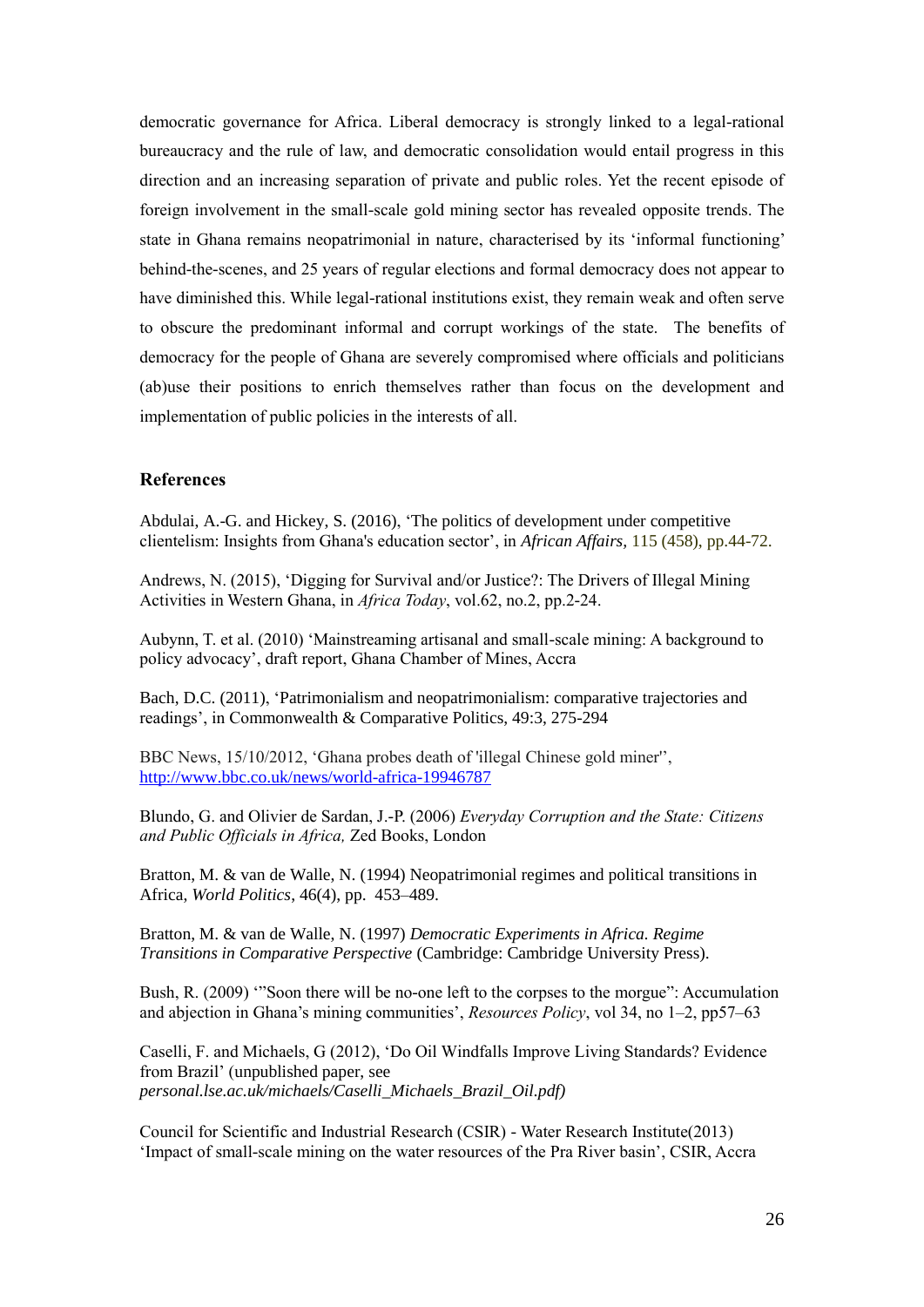Daily Graphic Newspaper, 11/02/2013, 'Chinese arrested for shooting three Manso Abodom youth'[,http://graphic.com.gh/news/general-news/9076-chinese-arrested-for-shooting-three](http://graphic.com.gh/news/general-news/9076-chinese-arrested-for-shooting-three-manso-abodom-youth.html)[manso-abodom-youth.html](http://graphic.com.gh/news/general-news/9076-chinese-arrested-for-shooting-three-manso-abodom-youth.html)

Daily Guide Newspaper, 08/02/2013, 'Illegal Chinese, Indian Miners Take Over Minti', [http://www.dailyguideghana.com/wpcontent/uploads/2013/02/illegal\\_mining.jpg](http://www.dailyguideghana.com/wpcontent/uploads/2013/02/illegal_mining.jpg)

Deputy Minister for Lands and Natural Resources Presentation 23 September 2014, available at http://www.theigc.org/multimedia/growth-week-2014-country-session-ghana/?back=3837

Dummet, R. E. (1998) *El Dorado in West Africa: The Gold-Mining Frontier, African Labor, and Colonial Capitalism on the Gold Coast, 1875–1900,* Heinemann, Athens

Erdmann, G. and Engel U. (2007), 'Neopatrimonialism Reconsidered: Critical Review and Elaboration of an Elusive Concept', *Commonwealth & Comparative Politics*, 45:1, 95-119,

GhanaWeb (2013) 'Chinese strike about \$500m worth of Gold in Ghana with secret method', 17 May[, http://www.ghanaweb.com/GhanaHomePage/NewsArchive/artikel.php?ID=274243,](http://www.ghanaweb.com/GhanaHomePage/NewsArchive/artikel.php?ID=274243) accessed 15 December 2015

Guliyev, F (2011), 'Personal rule, neopatrimonialism, and regime typologies: integrating Dahlian and Weberian approaches to regime studies', *Democratization*, 18:3, 575-601,

Gyimah-Boadi, E. and Yakah, T. (2012), Ghana: The Limits of External Democracy Assistance, Working Paper No. 2012/40, UNU/WIDER, available at: <https://www.wider.unu.edu/sites/default/files/wp2012-040.pdf>

Harrison, G. (2004) *The World Bank and Africa: The Construction of Governance States*, Routledge, London

Harrison, G. (2010) *Neoliberal Africa: The Impact of Global Social Engineering*, Zed: London

Hilson, G. and Yakovelva, N. (2007) Strained relations: A critical analysis of the mining conflict in Prestea, Ghana', *Political Geography*, vol 26, no 1,pp98–119

Hilson, G. and Garforth, C. (2012) "Everyone now is concentrating on the mining": Drivers and implications of rural economic transition in the Eastern region of Ghana', *Journal of Development Studies*, vol 49, no 3, pp348–64

Hilson, G., Hilson, A., and Adu-Darko, E. (2014) 'Chinese participation in Ghana's informal gold mining economy: Drivers, implications and clarifications', *Journal of Rural Studies*, vol 34, pp292–303

Jonsson, J.B. and Fold, N. (2011) 'Mining "from below": Taking Africa's artisanal miners seriously', *Geography Compass*, vol 5, pp479–493

Leftwich, A. (1994), 'Governance, the State and the Politics of Development', *Development and Change*, vol.25, pp 363-86

Lindberg, S.I. (2003), 'It's Our Time to "Chop"': Do Elections in Africa Feed Neo-Patrimonialism rather than Counter-Act It?, *Democratization*, 10:2, 121-140,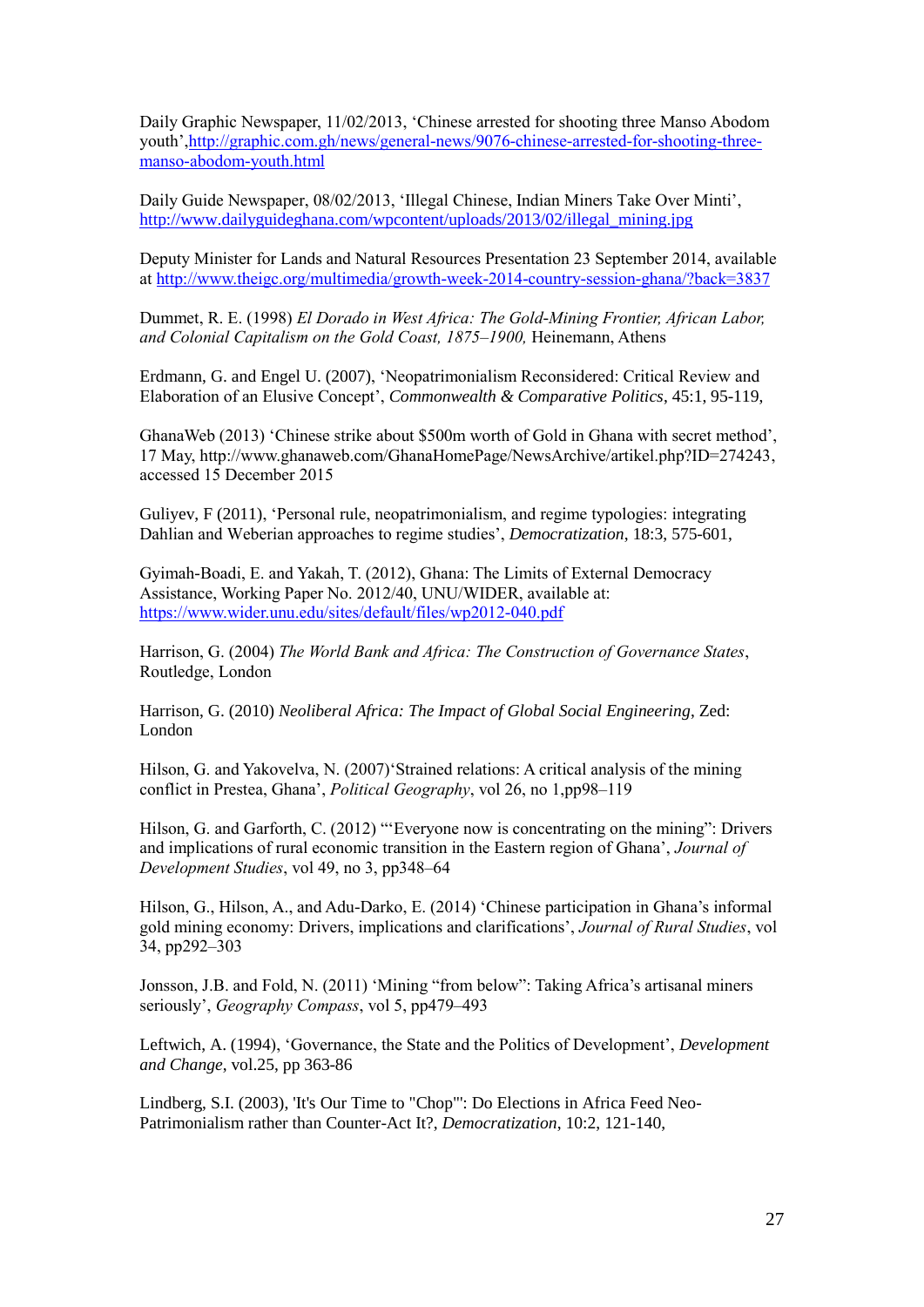Medard, J. F. (1982), 'The underdeveloped state in Africa: political clientelism or neopatrimonialism?', in C. Clapham (Ed.) *Private Patronage and Public Power*, pp. 162–189 (London: Frances Pinter).

Minerals Commission (2009) *Designated Areas for Small-Scale Gold and Diamond Mining in Ghana*, Minerals Commission, Accra

Modern Ghana 12/7/2013, '4,500 Chinese leave Ghana after illegal mining crackdown' citing, [https://www.modernghana.com/news/474808/1/4500-chinese-leave-ghana-after](https://www.modernghana.com/news/474808/1/4500-chinese-leave-ghana-after-illegal-mining-crackdown.html)[illegal-mining-crackdown.html](https://www.modernghana.com/news/474808/1/4500-chinese-leave-ghana-after-illegal-mining-crackdown.html) /

Parliament of the Republic of Ghana (2006) *The Minerals and Mining Act, 2006, Act 703*, Accra.

South China Morning Post, 07/06/2013, 'Low costs and huge profits irresistible lure for Chinese to mine Ghana's gold'[, http://www.scmp.com/news/china/article/1255126/low-costs](http://www.scmp.com/news/china/article/1255126/low-costs-and-huge-profits-irresistible-lure-chinese-mine-ghanas-gold)[and-huge-profits-irresistible-lure-chinese-mine-ghanas-gold](http://www.scmp.com/news/china/article/1255126/low-costs-and-huge-profits-irresistible-lure-chinese-mine-ghanas-gold)

Teschner, B.A. (2012), 'Small-scale mining in Ghana: the government and the galamsey', *Resources Policy*, vol.37, no.3. pp.308-314

Tschakert, P. (2009), 'Recognizing and Nurturing Artisanal Mining as a Viable Livelihood', *Resources Policy*, vol. 34, pp24-31

Tschakert, P. (2016), 'Shifting Discourses of Vilification and the Taming of Unruly Mining Landscapes in Ghana', *World Development,* Vol. 86, pp. 123–132

Tschakert, P. and Singha, K. (2007) 'Contaminated identities: Mercury and marginalization in Ghana's artisanal mining sector', *Geoforum*, vol 38, no 6, pp1304–1321

Tsuma, W. (2010) *Gold Mining in Ghana: Actors, Alliances and Power*, ZEF Development Studies, Lit Verlag, Berlin

Van Bockstael, S. (2014) 'The persistence of informality: Perspectives on the future of artisanal mining in Liberia' *Futures*, vol 62, pp10–20

Whitfield, L., Therkildsen, O., Buur, L., Kjær, A M. (2015), *The Politics of African Industrial Policy: A Comparative Perspective* (Cambridge: Cambridge University Press)

## **List of interviews and focus groups**

Interview 1: Director for planning, programming, monitoring, and evaluation at Environmental Protection Agency, Accra, 9 April 2014

Interview 2: National administrator of the Association of Small-Scale Miners, Accra, 13 August 2014

Interview 3: Official at Precious Minerals Marketing Company, Accra,13 August 2014

Interview 4: Municipal Director at the Minerals Commission, Dunkwa, 24 July 2014

Interview 5: Regional Programme Officer at Environment Protection Agency, Cape Coast,30 July 2014